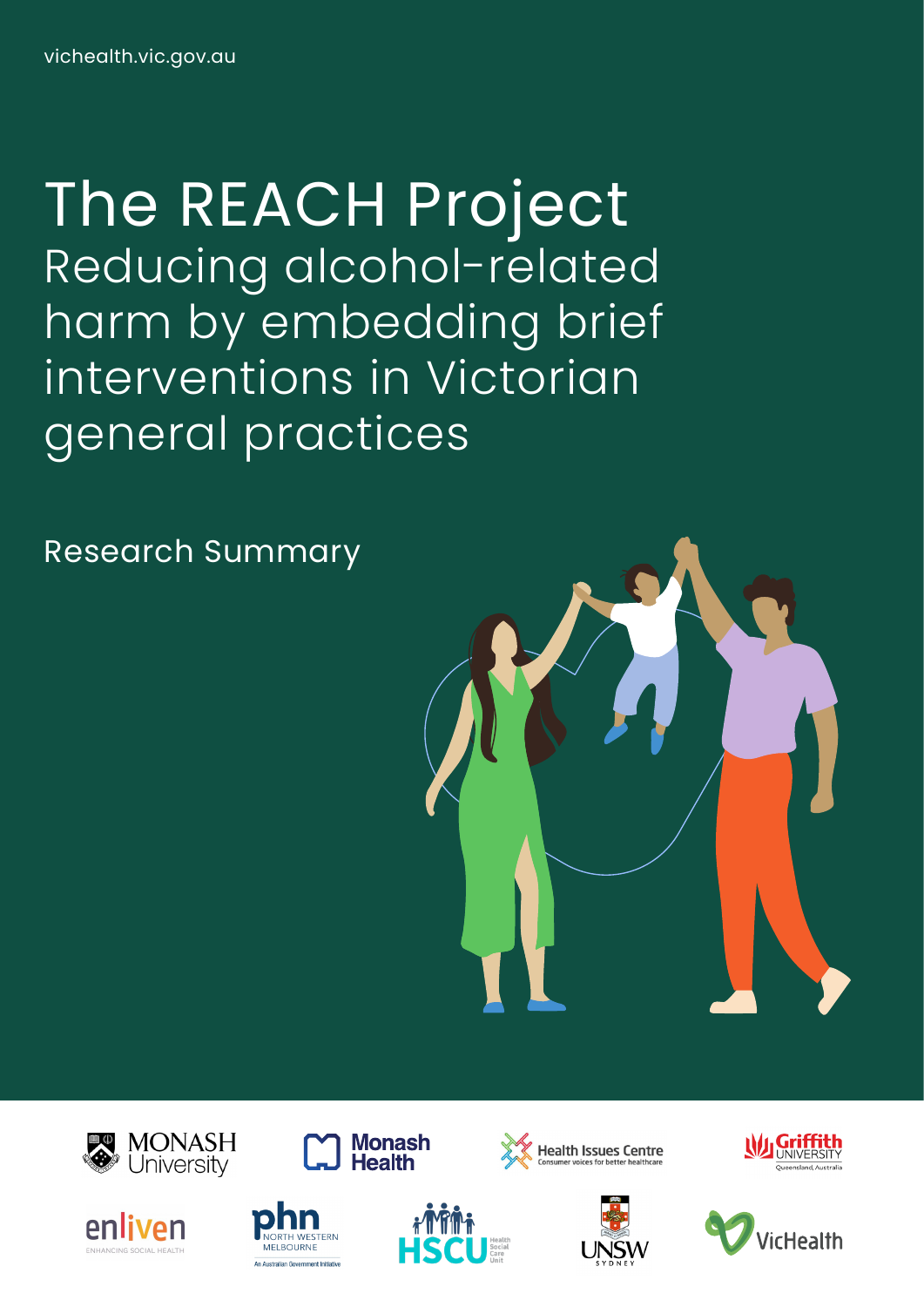# **Authors**

Elizabeth Sturgiss<sup>i</sup>, Jenny Advocat<sup>i</sup>, Suzanne Nielsen<sup>2</sup>, Lauren Ball<sup>3</sup>, Chris Barton<sup>4</sup>, Tina Lam<sup>2</sup>, Nilakshi Gunatillaka<sup>1</sup>, Danielle Mazza<sup>4</sup>, Renee O'Donnell<sup>5</sup>, David Jacka<sup>6</sup>, Grant Russell<sup>4</sup>, Helen Skouteris<sup>5</sup>, Michael Tam<sup>7</sup>

Statistician: Cathy Martin<sup>8</sup>

# **Affiliations**

- 1. School of Primary and Allied Health Care, Monash **University**
- 2. Monash Addiction Research Centre, Monash University
- 3. Menzies Health Institute Queensland, School of Allied Health Sciences, Griffith University
- 4. Department of General Practice, School of Public Health and Preventative Medicine, Monash University
- 5. Health and Social Care Unit, School of Public Health and Preventive Medicine, Monash University
- 6. Monash Health
- 7. Faculty of Medicine, School of Population Health, University of New South Wales (UNSW)
- 8. Department of Epidemiology and Preventive Medicine, School of Public Health and Preventive Medicine, Monash **University**

# **Acknowledgements**

This project was funded by VicHealth. The authors acknowledge Jessica Holman (North Western Melbourne Primary Health Network), Rob Macindoe and Cinzia Theobold (enliven) and the Health Issues Centre for their contributions to this research project. We are also grateful to the general practice clinic staff and patients who participated in research activities.

# **Suggested citation**

Sturgiss E. A. et al (2021) The REACH Project: Reducing alcoholrelated harm by embedding brief interventions in Victorian general practices. Victorian Health Promotion Foundation, Melbourne.

# **Executive summary**

Alcohol is a major source of harm in the community. Primary care (including family doctor and general practice settings) can play a role in reducing harmful alcohol use. Research shows that when clinicians talk to their patients about alcohol use patients can reduce their weekly alcohol consumption. In the REACH project we worked with general practitioners (GPs), nurses and patients to design a new approach to delivering alcohol brief interventions, including new tools and resources to support GPs and nurses to ask more patients about their alcohol use.

Feedback from GPs and nurses indicated that the resources were useful. We found some difficulties with embedding the resources into practice, mostly influenced by the Covid-19 pandemic. Primary Health Networks have an opportunity to facilitate practices to engage with patients about their alcohol use by providing high quality resources in the languages spoken by patients, work with practices to know more about the patient data they capture, and work with the whole practice, including doctors, nurses, and administrative staff to raise awareness of the resources available to them.

# **Acknowledgement of Country**

We acknowledge the traditional custodians of the land on which this research was conducted, the Wathaurung, Woi wurrung (Wurundjeri), Taungurung, Dja Dja Wurrung and Boonwurrung people. We pay respect to them, their culture and their Elders past, present and future, and uphold their relationship to this land.

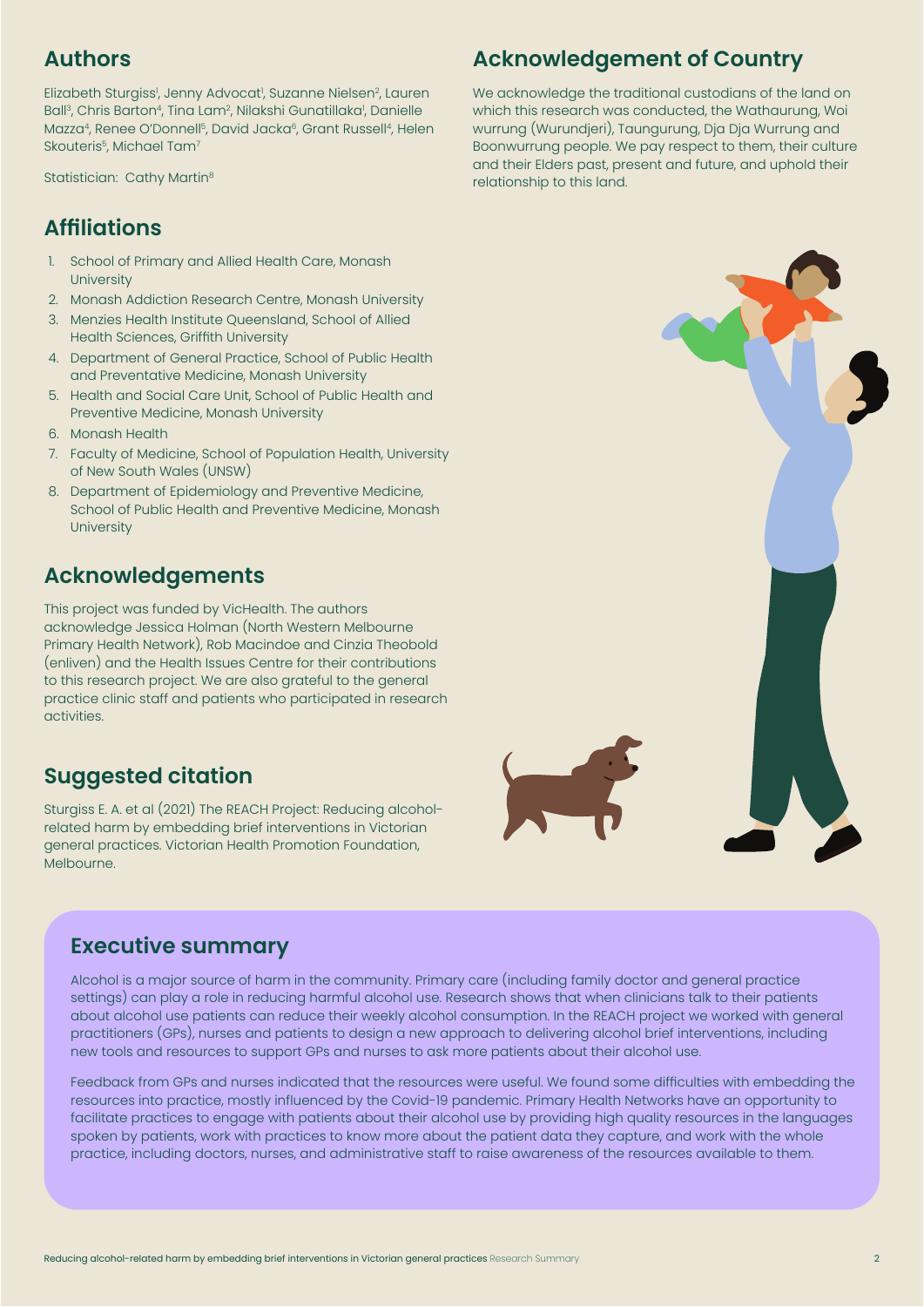# **One-page summary**

### **Background**

Each year in Victoria, alcohol contributes to 1200 deaths and 43,736 Disability Adjusted Life Years (DALYs) (Gao, O'Geil and Lloyd, 2014). Alcohol brief interventions provided by general practitioners (GPs) and nurses in community based primary care are effective for reducing risky drinking (Kaner et al., 2018). These involve assessing the amount of alcohol a person is consuming and offering individualised advice on how to reduce the associated health risks. As communities with socioeconomic disadvantage are at increased risk of alcoholrelated harm (Roche et al., 2015), this project focused on reducing the alcohol-related harms that disproportionately affect the 13% of Victorians living in poverty (ACOSS and UNSW Sydney, 2018)

The overall aim of the Reducing alcohol-related harm (REACH) Project was to:

- a. increase the screening for problematic alcohol use in general practice and
- b. increase the application of brief interventions for use in general practice. This study focused on developing an approach that is acceptable, feasible and effective for low-income groups.

# **Key Findings**

**Phase 1** of REACH **identified barriers and facilitators**, recognised by both patients and clinicians, to **design a resource pack**. We found a need to:

- Raise community and clinician awareness about alcohol-related harms
- Implement practice-wide systems that prioritise and routinise talking about alcohol
- Develop supportive and accessible resources

**Phase 2** trialled the co-designed **implementation** strategy and resource pack to increase the uptake of brief interventions in primary care. The pandemic had a significant impact on the ability of some practices to prioritise preventive care. Nonetheless, REACH resources were seen as useful and acceptable.

### **Recommendations**

Using the evidence from REACH we have formulated some recommendations to achieve better implementation of brief interventions for alcohol in general practice.

#### There can be a **prominent and productive role for Primary Health Networks (PHNs)** to provide real-time data reports:

- Recommendation 1: Prepare practice level data prior to practice engagement to highlight individual practice need
- Recommendation 2: Optimise practice software to identify low income and disadvantaged populations in practice data

PHNs and practices could benefit from **educational videos and updates**:

- Recommendation 3: Circulate short online videos for both PHN and practices which clearly outline the aims and how to use REACH resources
- Recommendation 4: PHNs to circulate existing resources or develop educational updates using webinars or asynchronous material on brief interventions in the general practice consultation

#### **Accessible REACH resource packs** were well received:

- Recommendation 5: Use highly visual resources for patients as they assist with low literacy
- Recommendation 6: Translate materials into many languages, but be aware that some people may not be able to read in their primary language
- Recommendation 7: Prepare printed and electronic copies of all materials
- Recommendation 8: Provide printed materials including the poster, consultation room signs and pamphlets to practices

**Project management expertise** was important to enhance adoption in general practice:

- Recommendation 9: Identify a "practice champion" and at least one other team member who can set up processes to ensure a whole-of-practice approach to implementation
- Recommendation 10: Involve administration and reception staff as well as clinicians, to support implementation and keep staff engaged.

#### **Sustainability** is likely through **scale-up investment** and **regular refreshing of resources:**

- Recommendation 11: Invest in scale-up now because REACH is aligned with policy requirements like PIP QI and PHN key priority areas
- Recommendation 12: Refresh resources each year to ensure continued relevance and salience

Findings from using **SMS with patients** include an awareness of its limitations:

- Recommendation 13: Use SMS 2-way survey for feedback from the general population
- Recommendation 14: Engage with disadvantaged populations with interviews or paper-based surveys in a trusted setting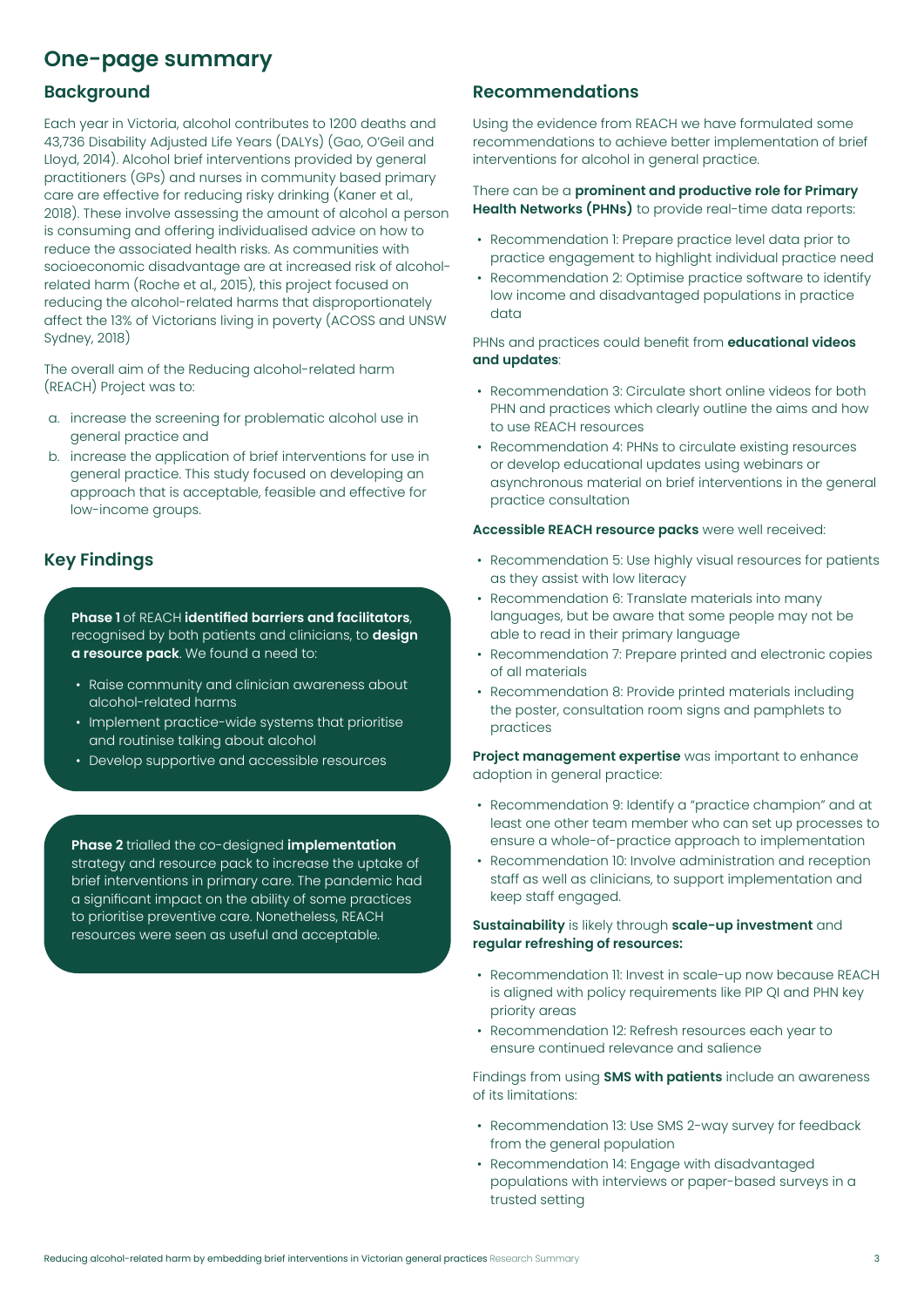# **Research Report**

### **Context**

Alcohol is a major source of harm. Each year, the harmful use of alcohol contributes to 1200 million deaths and 43,736 Disability Adjusted Life Years (DALYs) in Victoria alone (Gao, O'Geil and Lloyd, 2014). Communities at socioeconomic disadvantage have a prevalence of problematic alcohol use and are at increased risk of alcohol-related harm (Roche et al., 2015). It is common for interventions that are developed for the general population to be more effective for advantaged populations, leading to increasing health disparity (O'Donnell et al., 2014). Our focus is on reducing alcohol-related harms that disproportionately affects the 13% of Victorians living in poverty (ACOSS and UNSW Sydney, 2018) by developing an approach that is most acceptable, feasible and effective for low-income groups.

Alcohol brief interventions provided by general practitioners (GPs) and nurses in community based primary care are effective for reducing the number of episodes of risky drinking and the average amount of alcohol consumed over a week among people with problematic alcohol use (Kaner et al., 2018). Brief interventions involve assessing the amount of alcohol a person is consuming and offering individualised advice on how to reduce the associated health risks. It is important for GPs and nurses to be aware of the patient's personal health history and current living circumstances to be able to provide individualised advice (Kaner et al., 2018). For example, women planning pregnancy should be advised not to drink and there are medical conditions that make alcohol less safe (Boffa, Tilton and Ah Chee, 2018)

# **Objective**

The overall aim of the REACH Project was to:

- increase the screening for problematic alcohol use, and
- increase the application of brief interventions for alcohol use in general practice.

This study specifically focused on developing an approach that is effective for low-income groups.

REACH involved two phases. Phase 1 involved co-design with stakeholders to inform the development of new resources for brief interventions for alcohol use in general practice. Phase 2 was the implementation trial of the new resources in six general practices. Both are described below and in the published protocol (Sturgiss et al., 2021a).

# **Phase 1: Co-design with stakeholders**

### **Approach**

#### **Overview:**

We began by co-designing a new approach to increase the uptake of brief interventions (BI's) for alcohol use in general practice with patients and practitioners. Phase 1 was completed in 2019, prior to the Covid-19 pandemic. Our team sought to identify factors that influence whether alcohol BIs are used in consultations from the perspective of clinicians and patients. We then developed appropriate clinical resources to:

- increase patient screening for alcohol use in a way that is acceptable and appropriate for patients.
- increase practitioner engagement with existing BI strategies such as motivational interviewing, patient education and awareness raising, and goal setting.
- provide appropriate clinical resources to brief interventions.

#### **Participants:**

Our qualitative study used semi-structured interviews and focus groups (face-to-face and virtual) of primary care clinicians working in the greater Melbourne metropolitan region and patients from across Australia.

#### **Recruitment and sample:**

General practices were recruited via a mail-out, newsletters and social media platforms including Twitter and GP-specific Facebook groups. Patients from low-income groups were engaged via social listening (where discussions are had on social media platforms such as Facebook) and through advertisements on social media or peer-to-peer alcohol support groups. We conducted 6 in-person focus groups (practice visits) and 3 virtual focus groups and 19 semi-structured interviews (Table 1).

#### **Analysis:**

Field notes were made from audio-recordings and themes were identified using a matrix based on the question structure.

|                                        | Participant group and number(s) recruited |               |                                           |          |  |  |  |
|----------------------------------------|-------------------------------------------|---------------|-------------------------------------------|----------|--|--|--|
| Data collection method                 | General practitioners                     | <b>Nurses</b> | Other practice staff                      | Patients |  |  |  |
| In-person focus group (practice visit) | 24                                        | 5             | 2 (1 practice manager,<br>1 receptionist) |          |  |  |  |
| Virtual focus group                    | 6                                         |               |                                           |          |  |  |  |
| Semi-structured interview              |                                           |               |                                           | 14       |  |  |  |

**Table 1:** Data collection methods and participant sample used in Phase 1 of the REACH Project.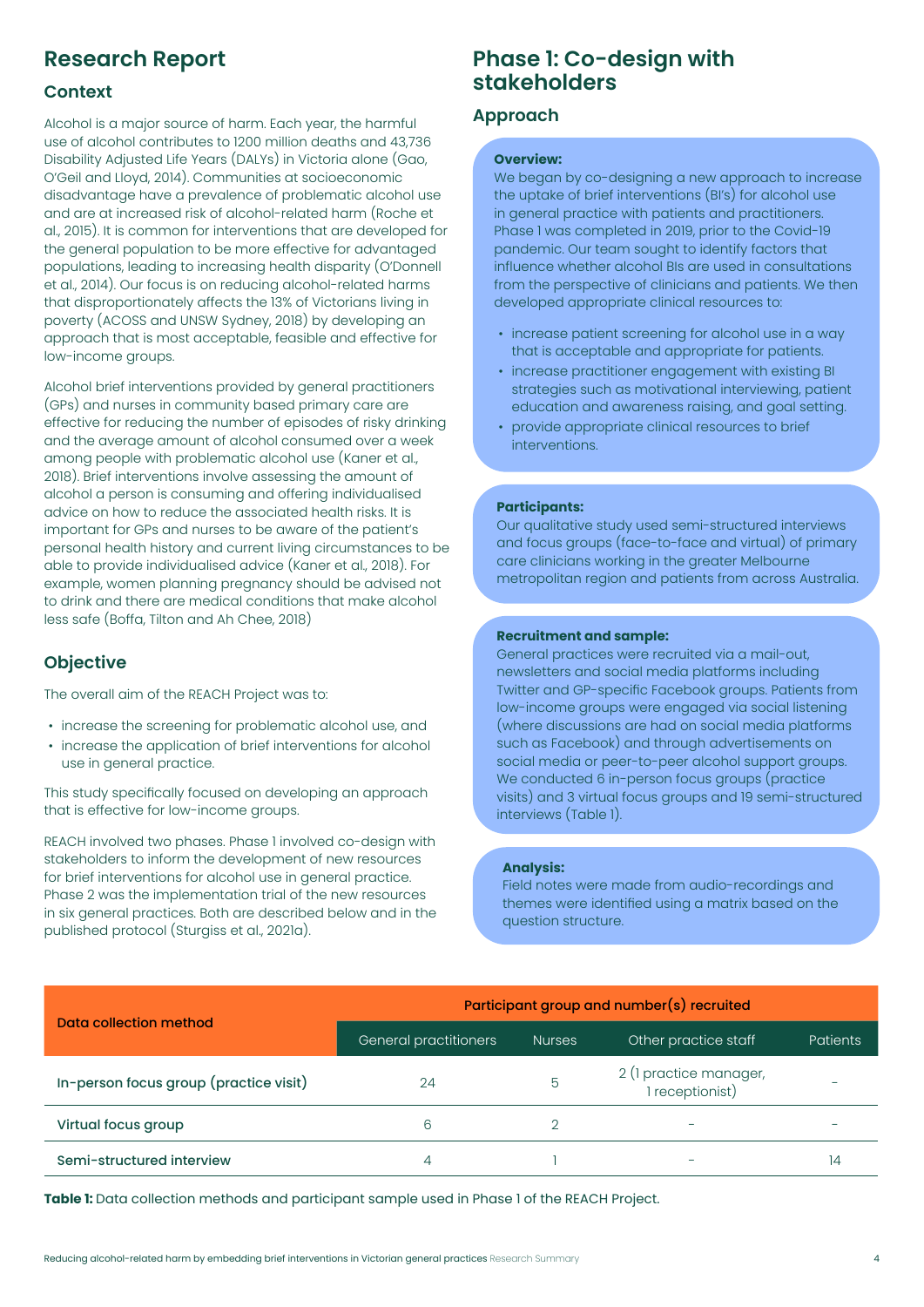# **Results**

A summary of key themes identified from our qualitative study into factors influencing the use of alcohol brief interventions from the perspective of patients and clinicians is presented below:

**Patients** felt that talking to patients about alcohol was part of the GPs role due to the implications of alcohol on a person's health (e.g. indicating underlying mental health conditions) and medical care (e.g. possible interactions with medications). Most respondents said they had a good relationship with their GP and had spoken to their GP about alcohol. Often, it was the GP who had initiated the discussion about alcohol. Respondents identified several factors that made it more difficult for them to talk about alcohol with their GP. These included being asked about alcohol alongside recreational drugs, feeling that they were taking up too much time, fear of judgement, or concern that a GP wouldn't know how to help them.

**GPs and nurses** identified the following situations in which they would ask patients about their alcohol use: (1) when there is a clinical indication e.g. high blood pressure, weight gain, abnormal liver function tests, anxiety or depression; (2) or the patient comes in for a health assessment. Time constraints were identified as a barrier for discussions around alcohol use. GPs and nurses felt that the discussions happen after the patient's reason for visiting has been addressed. They stated that they found it difficult to quantify how much their patients are drinking because of limited awareness of what a standard drink is, and they were concerned that patients might not accurately disclose how much they are drinking. GPs and nurses mentioned that they were more comfortable talking about alcohol if they felt that they had good referral options.

We used these findings to develop an ecological model (Figure 1). Several factors influenced the use alcohol brief interventions in general practice settings. These were categorised into barriers and facilitators as follows:

# **Barriers**

- Australian drinking norms
- Inconsistent public health messaging
- Patients not identifying general practice as a place to go for help
- Community stigma
- General practice culture around preventative health
- Limitations of clinical software
- Limitations in current patient resources



- Raising community awareness of the health harms of alcohol;
- Building a practice culture around prevention;
- Resources to support discussion about alcohol use and strategies to reduce intake

To increase the uptake of brief interventions in general practice, respondents felt patient resources should include:

- visual depictions of the health harms of alcohol
- clear advice on safe limits for alcohol intake (including how to quantify intake)
- practical strategies for reducing alcohol intake and information on where to seek help
- easy to understand English resources, and
- translation into community languages.

The complete findings have been published in Family Practice (Sturgiss et al., 2021b). These practical recommendations were then used to develop the REACH resources for the implementation trial.



**Figure 1:** Ecological model showing factors influencing the use of alcohol brief interventions in general practice (Sturgiss et al., 2021b)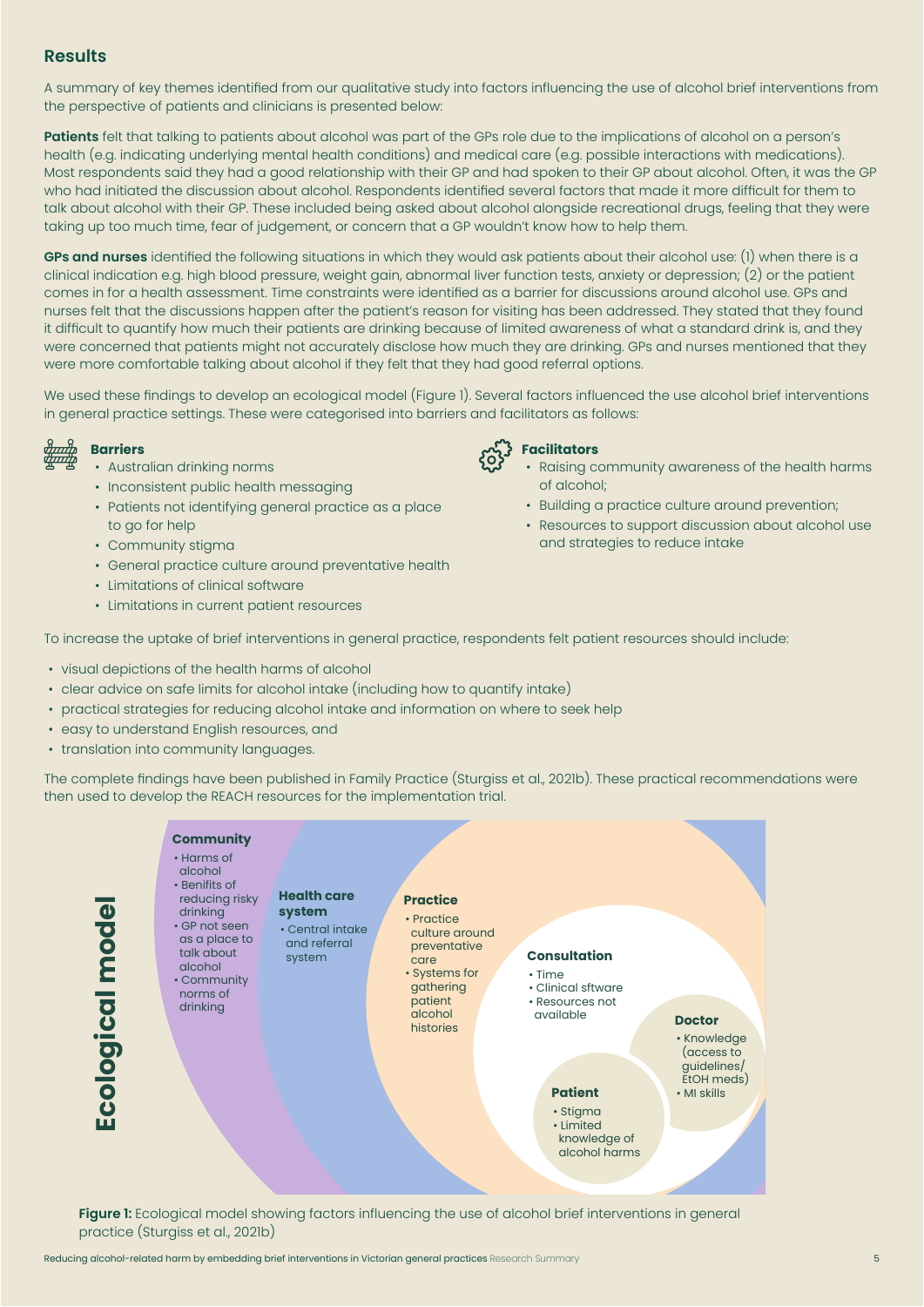# **REACH intervention and resources**

REACH resources were designed in partnership with enliven Victoria. They are adapted from internationally accepted evidence-based resources (Heather et al., 2008; Saunders et al., 1993; Saunders, 1993; Canadian Center on Substance Use and Addiction, 2019). The REACH team worked with enliven to design easy English resources (Kincaid et al., 1975) and test them for acceptability with consumer representatives. Polaron Translation Services translated the patient brochures into the two most spoken community languages in Australia – Arabic and Chinese (Simplified). Since the project was completed the patient brochures have also been translated into Greek, Italian, Traditional Chinese and Vietnamese.



The REACH resource pack includes resources for patients, clinicians, and consultation processes.

### **Patient priming materials**

- Waiting room poster illustrating the health harms of alcohol and naming GPs at the practice who have a special interest in alcohol management.
- Waiting room survey patients can fill in while they wait for their doctor or nurse which includes questions about smoking, nutrition, alcohol and physical activity. Patients and clinicians use it as a way of starting a discussion about alcohol.
- "Talk to me about alcohol" signs displayed in doctors' and nurses' offices encourage patients to discuss alcohol use during their consultation.

#### **Clinician resources**

- Brief interventions flowchart and standard drinks guide show the steps to delivering an alcohol brief intervention
- Alcohol intake and health risks charts show how the risk for cancer (breast, prostate, colorectal) and stroke increase with increasing alcohol intake.
- Podcast featuring Dr. Liz Sturgiss, Dr. Hester Wilson and Dr. Paul Grinzi speaking about brief interventions for alcohol in general practice

#### **Consultation resources**

• Patient brochures present the national recommendations on alcohol intake (NHMRC), the health harms of alcohol use, the benefits of reducing alcohol intake, practical strategies, a standard drinks guide, and where to go for more help.

REACH implementation included planned, regular meetings between the PHN relationship manager and the practice participants. Due to the pandemic, REACH resources were adapted and made available online and for use during telehealth consultations. We partnered with "GoShare", an online portal that allows clinicians to email or SMS resources to their patients. REACH resources were uploaded in packages to allow easy transfer of information between clinicians and patients. The GoShare team offered on boarding and training to each of the practices. For the implementation trial, the GoShare licence cost was paid by the North Western Melbourne Primary Health Network (PHN) and the research team covered the SMS costs.

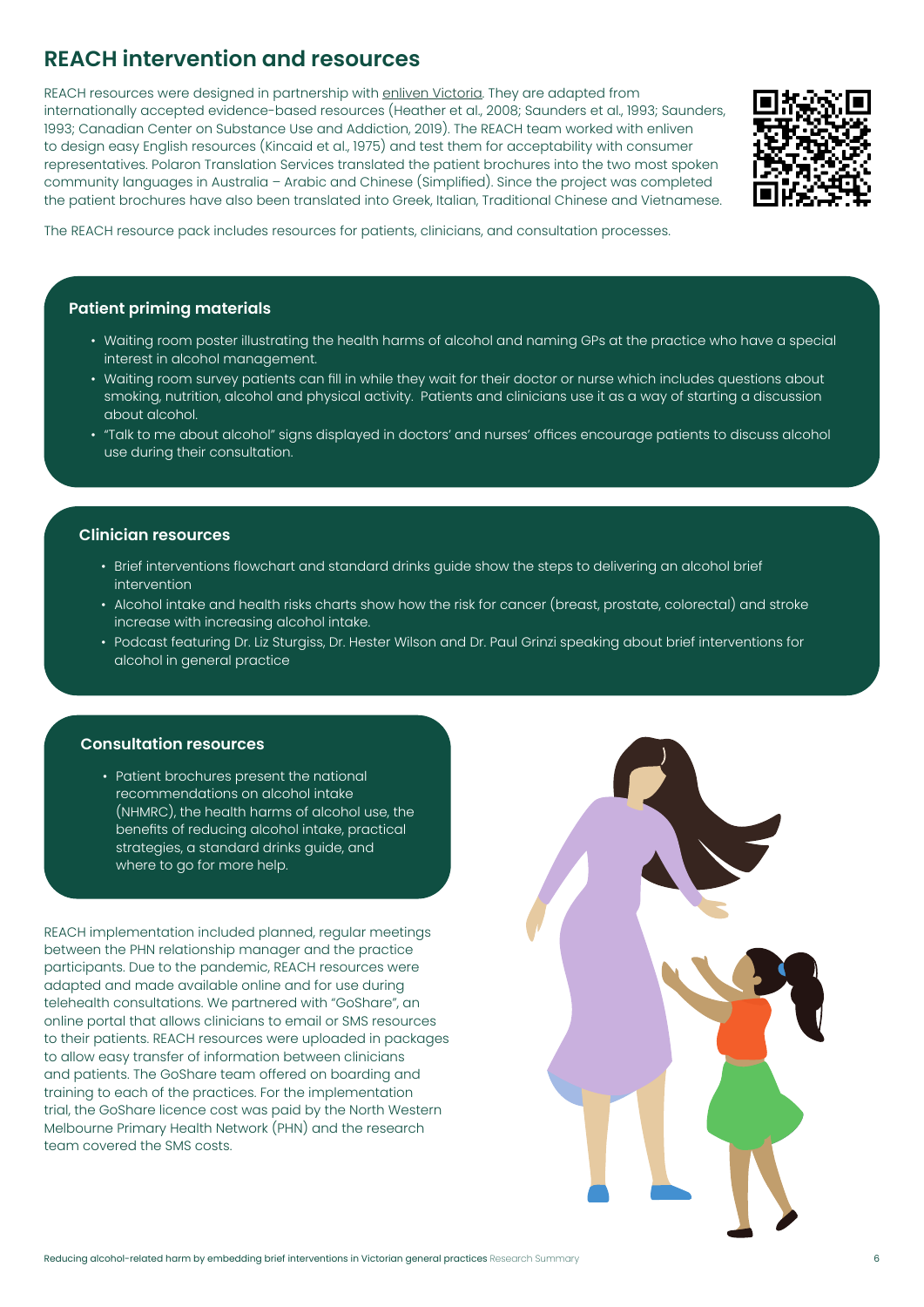# **Phase 2: Implementation trial**

# **Approach**

We undertook a mixed-methods evaluation of the uptake of alcohol brief interventions in general practice clinics serving lowincome communities in Melbourne, Australia. Our approach was informed by the Consolidated Framework for Implementation Research (CFIR) and Normalisation Process Theory (NPT). Our full protocol was published and is available freely online.

#### **Recruitment:**

Our partner, North Western Melbourne PHN was integral in the recruitment process and they used their usual EOI process for identifying practices who would be interested in participating through their newsletters and email blasts.

#### **Participating practices:**

Six general practices were recruited with five from the North Western Melbourne PHN catchment, and one from the south –east. The practice from the south-east was the only one involved in phase 1 and they were very keen to participate as they have a primary focus on AOD and serve a disadvantaged community.

The basic features of the practices are outlined in Table 1 and all practices served a significant number of disadvantaged patients. When asked about how many patient records would contain an alcohol history, four practices estimated >50% of records, one was unsure and one didn't answer. One practice reported that they had learning opportunities about alcohol for clinicians in their practice.

Prior to REACH, all practices used new patient registration forms and the clinical software to support alcohol history taking. To support alcohol related consultations, all practices had access to online pamphlets, one had posters in the waiting room, and a couple had printed pamphlets in either the waiting room or consultation rooms.

Table 2 shows the patient and clinician characteristics of the six intervention sites. This information was collected using a preintervention survey completed by practice manager (n=3), GP (n=1), or nurse (n=1). The sixth practice site did not complete the pre-intervention survey.

|        | <b>Patient characteristics</b>                                                                      |                       |                      |             | <b>Clinician characteristics</b>  |                        |                                              |                                                                                |
|--------|-----------------------------------------------------------------------------------------------------|-----------------------|----------------------|-------------|-----------------------------------|------------------------|----------------------------------------------|--------------------------------------------------------------------------------|
| Clinic | No. of<br>regular<br>patients                                                                       | Healthcare<br>card(x) | Unemployed<br>$(\%)$ | Pension (%) | Low income<br>household<br>$(\%)$ | No of GPs<br>$($ FTE*) | No. of<br>practice<br>nurses<br>$($ FTE* $)$ | Practitioner with<br>interest in AOD^?                                         |
|        | 1050                                                                                                | >50%                  |                      | >50%        | >50%                              | 1.6                    |                                              | Yes – one $OMT#$<br>prescriber with<br>an interest<br>in alcohol<br>dependence |
| 2      | 8500                                                                                                | $10 - 29%$            | $10 - 29%$           | $10 - 29%$  | $10 - 29%$                        | 6                      | 2.5                                          | Yes                                                                            |
| 3      | 3000                                                                                                | $\langle$ 10%         | $\langle$ 10%        | $10 - 29%$  | Unsure                            | $\overline{4}$         |                                              | $Yes - nurse$<br>AOD^ course                                                   |
| 4      | 1500                                                                                                | >50%                  | >50%                 | >50%        | >50%                              |                        |                                              | Unsure                                                                         |
| 5      | 3057                                                                                                | >50%                  | $10 - 29%$           | >50%        | >50%                              | 3.5                    | 4                                            | $Yes - co-morbid$<br>and complex<br>cases                                      |
| 6      | This sixth intervention site did not complete the pre-intervention survey or qualitative interviews |                       |                      |             |                                   |                        |                                              |                                                                                |

#### **Table 2:** intervention practice features as reported in a pre-intervention survey

\*FTE – fulltime equivalent ^AOD – Alcohol and Other Drug #OMT – opioid maintenance therapy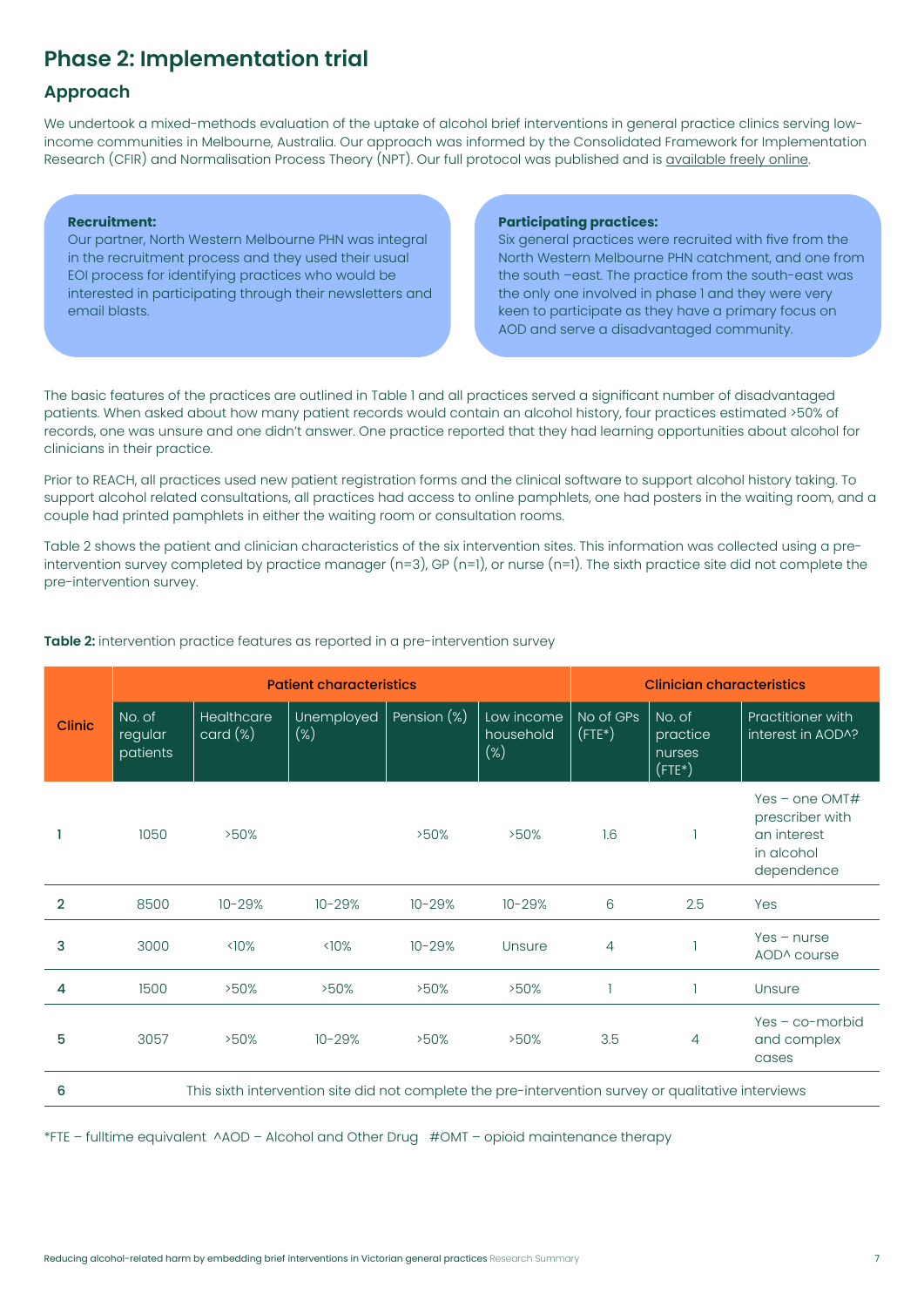

Representatives from each practice were invited to participate in an in-depth, semi-structured interview conducted via zoom or telephone near the end of the REACH project. Interviews were conducted by a research fellow from May-August 2021, lasted 15-60 minutes and focussed on the REACH resources, processes of implementation and their relationship with the PHN.

| <b>Practice</b> | <b>Interview</b>   | <b>Position</b>                | Length of time in the practice |
|-----------------|--------------------|--------------------------------|--------------------------------|
|                 | <b>PIGP</b>        | <b>General Practitioner</b>    | 18 months (since opening)      |
|                 | <b>PIPM</b>        | <b>Practice Manager</b>        | 18 months                      |
|                 | <b>PIPN</b>        | <b>Practice Nurse</b>          | 18 months                      |
| $\mathbf{2}$    | P <sub>2</sub> GP  | <b>General Practitioner</b>    | 4 years                        |
|                 | P <sub>2PN</sub>   | <b>Practice Nurse</b>          | 6.5 years                      |
|                 | P <sub>2</sub> CEO | <b>Chief Operating Officer</b> | 7 months                       |
| 3               | P3GP               | <b>General Practitioner</b>    | 7 years                        |
|                 | P3Rec              | Receptionist                   | 12 months                      |
| 4               | P4GP               | <b>General Practitioner</b>    | 23 years                       |
|                 | P4PN               | <b>Practice Nurse</b>          | 9 years                        |
| 5               | P <sub>5</sub> PM  | <b>Practice Manager</b>        | 3 years                        |
|                 | P <sub>5</sub> CC  | <b>Care Coordinator</b>        | 26 years                       |

#### **Table 3:** Sampling for practice Interviews

PHN staff involved in REACH were also invited to participate in an in-depth semi-structured interview to talk about their experiences of participating in REACH. Seven PHN staff were interviewed between the end of April-June2021, including 6 Relationship managers (practice support) and one director.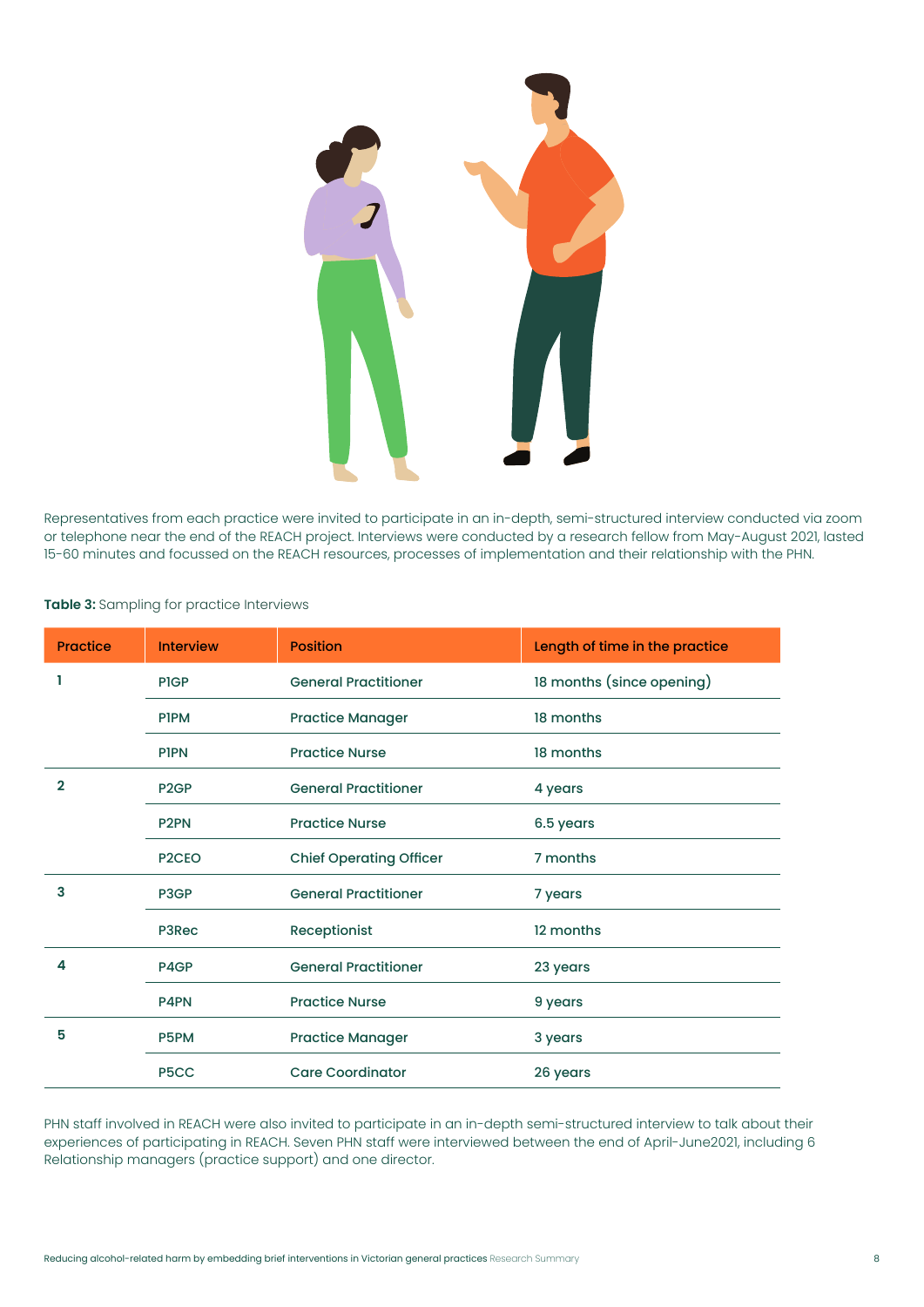# **Results**

# **Recording of drinking status**

The main outcome was the change in proportion of patient records with information on alcohol status (drinks alcohol; does not drink alcohol) as a proxy marker for where a brief intervention (BI) is likely to have occurred. A successful outcome would be to reduce the number of patients where drinking status was not recorded.

Using an interrupted time series analysis, we were able to show that although the rate of non-documented drinking status was reducing prior to the intervention at an estimated rate of 0.5% per month, we were able to amplify this rate of reduction with the REACH intervention. After implementing REACH in 5 practices, the rate of non-documentation of alcohol use status continued to decline approximately twice the rate (1% per month) (Figure 2). The comparison of slopes (i.e. the rate of change) was significantly different after the REACH intervention was implemented compared to prior (slope ratio = 0.994 (95% CI: 0.993, 0.995), p <0.001).

We identified outlying data during the analysis, as seen in the sharp peak between Jan 2020 and July 2020 in Figure 2. We discussed this finding with the PHN as this analysis was carried out using routinely collected administrative data, and they confirmed that this peak was a data extraction error. As at December 2021, the PHN is working with their practice auditing software provider to identify the cause of the outlying data and correct any data errors. Out results will be updated once corrected data is available. We anticipate that this will flatten the pre-intervention trend line but will not change the overall outcome of the time series.





### **Recommendation 1**

Prepare practice level data prior to practice engagement to highlight individual practice need



### **Recommendation 2**

Optimise practice software to identify low income and disadvantaged populations in practice data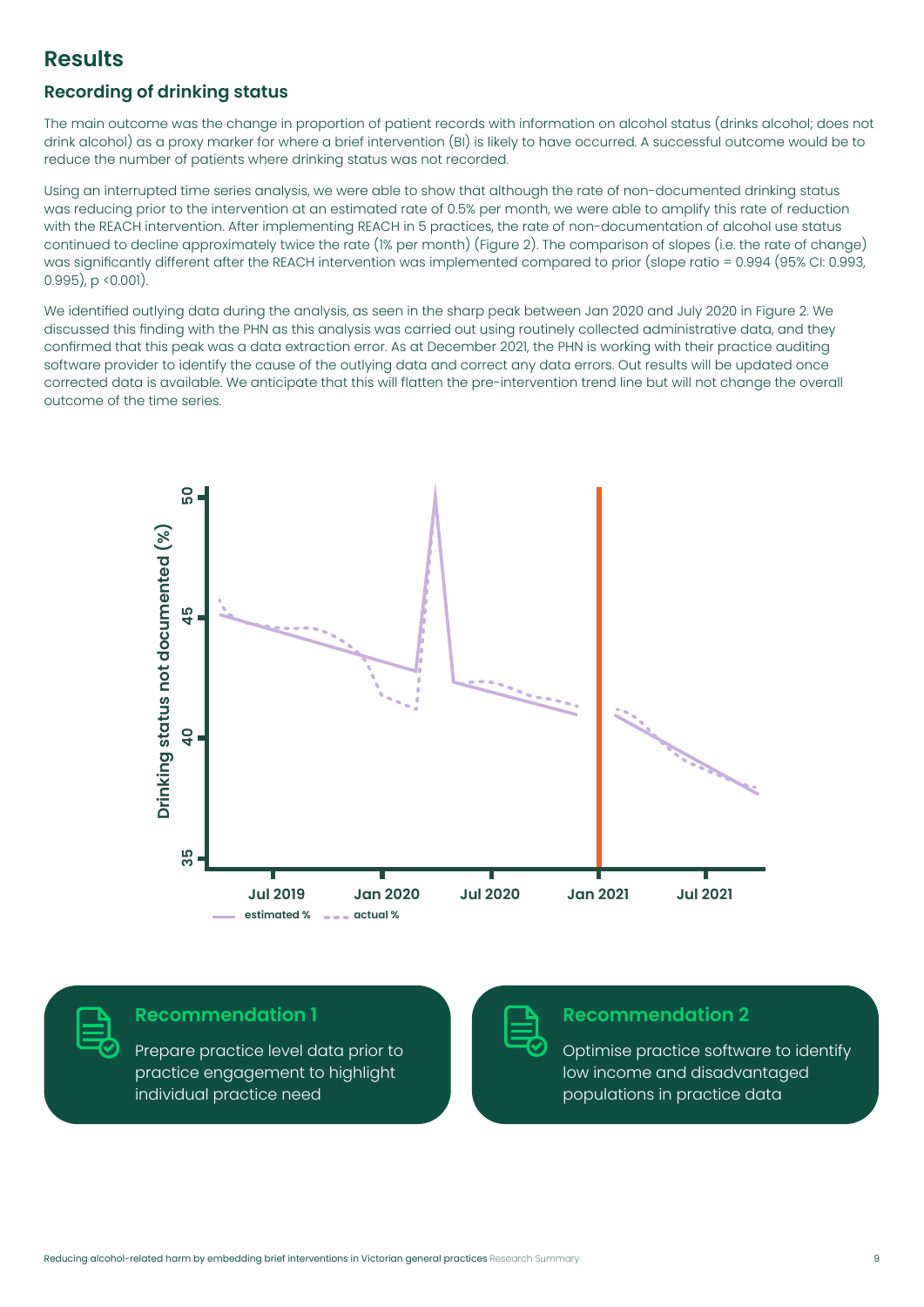### **Impacts of the Pandemic**

The period of the REACH study coincided with the Covid-19 pandemic in Australia. The North Western Melbourne PHN catchment area, where the REACH implementation trial was based, had 12,171 confirmed Covid-19 cases by 1 March 2021. At that time point, this was 59% of the total Victorian cases and 42% of all Australian cases. The REACH implementation trial occurred in the hot zone of the Australian pandemic.

North Western Melbourne PHN has recognised the particular challenges of the demographic diversity of the region, plus the complexity of a poorly integrated healthcare system during the pandemic which meant general practices were under extreme stress (North Western Melbourne Primary Health Network, 2021). During the REACH study, practices in the North Western Melbourne PHN region needed to balance their practice needs and those of their patient populations during the pandemic with the systemic issued identified.

Most practices indicated that the timing of the intervention was difficult as it coincided with the Covid-19 pandemic. The stress within some practices took energy away from their ability to engage with anything other than responding to immediate patient needs.

- *"…whilst there would be not a clinician here who would question the value of an alcohol prevention or healthy use alcohol program, trying to get people's time and attention has proven to be very challenging."* (P2CEO)
- *"…a lot of focuses were taken off things that we would normally do, and put onto Covid. So, I found that a lot of our preventative health was put on hold through the pandemic."* (P4PN)

A practical outcome of the pandemic on general practice was that in some practices, waiting rooms were no longer being used and any materials that patients may have had access to in waiting rooms were no longer available.

#### *"… they took all the leaflets and pamphlets out of waiting rooms when we had the lockdowns going on. You had people not really going into practices for a huge amount of time as well."* (PHN Staff 1)

We had anticipated this loss of the waiting room and increase in telehealth and had adapted the resources for GoShare. Unfortunately, the GoShare feature was universally unused in all practices. A range of disadvantage, including older age, financial disadvantage and lack of English language skills prevented some patients at different practices from being able to engage with REACH resources over email or SMS.

For one practice who reported that the pandemic had not been a barrier to implanting REACH, a few elements stood out as important, including practice size and community connections that build trust and staff continuity.

#### *"When you have a smaller and cohesive team with high levels of trust I think you can work through adversity better, whatever that is, so it doesn't just have to be the pandemic."* (P1GP)

This is consistent with the primary care literature that highlights the importance of team cohesion, trust and good leadership with implementing new innovations in care (Miller et al., 2010).

### **PHN and Practice Understandings of Brief Interventions and REACH**

There was a general understanding across both PHN and practice staff about the premise of the study and how to use the resources. When asked how to describe REACH many replied with a variation of the following:

#### *"It's using tools to help discuss alcohol consumption with patients"* (P1 Practice Manager)

However, not all participants had the same understanding about brief interventions. Some thought that they were best used for patients who had already been identified as having specific problems with drugs or alcohol use.

- *"…the REACH project is about reaching out to specific population and that is alcohol and drug, with drug and alcohol problems or drug and alcohol abuse."* (PHN Staff 2)
- *"if [patients] were all coming in with alcoholism, I*  " *probably would have gone to the REACH stuff and looked it all up and stuff because I was seeing it all the time. Alcohol's always there in the background, I recognise that but it just hasn't been a priority really."* (P3GP)

Some clinicians will require new knowledge and upskilling to ensure they are appropriately and effectively using BIs. There are existing resources online via professional colleges (e.g. Royal Australian College of General Practitioners and Australian Practice Nurses Association) or PHNs could engage with local clinicians to develop materials to specifically suit their community.

| and the state of the state of the state of the state of the state of the state of the state of the state of th                                                                                                                                                                                                                                                                               |
|----------------------------------------------------------------------------------------------------------------------------------------------------------------------------------------------------------------------------------------------------------------------------------------------------------------------------------------------------------------------------------------------|
| $\mathcal{L}(\mathcal{L})$ and $\mathcal{L}(\mathcal{L})$ and $\mathcal{L}(\mathcal{L})$ and $\mathcal{L}(\mathcal{L})$<br>____<br>and the state of the state of the state of the state of the state of the state of the state of the state of th<br>$\mathcal{L}(\mathcal{L})$ and $\mathcal{L}(\mathcal{L})$ and $\mathcal{L}(\mathcal{L})$ and $\mathcal{L}(\mathcal{L})$<br><b>STATE</b> |
|                                                                                                                                                                                                                                                                                                                                                                                              |

# **Recommendation 3**

Circulate short online videos for both PHNs and practices which clearly outline the aims and how to use REACH resources (available online)



# **Recommendation 4**

PHNs to circulate existing resources or develop educational updates using webinars or asynchronous material on brief interventions in the general practice consultation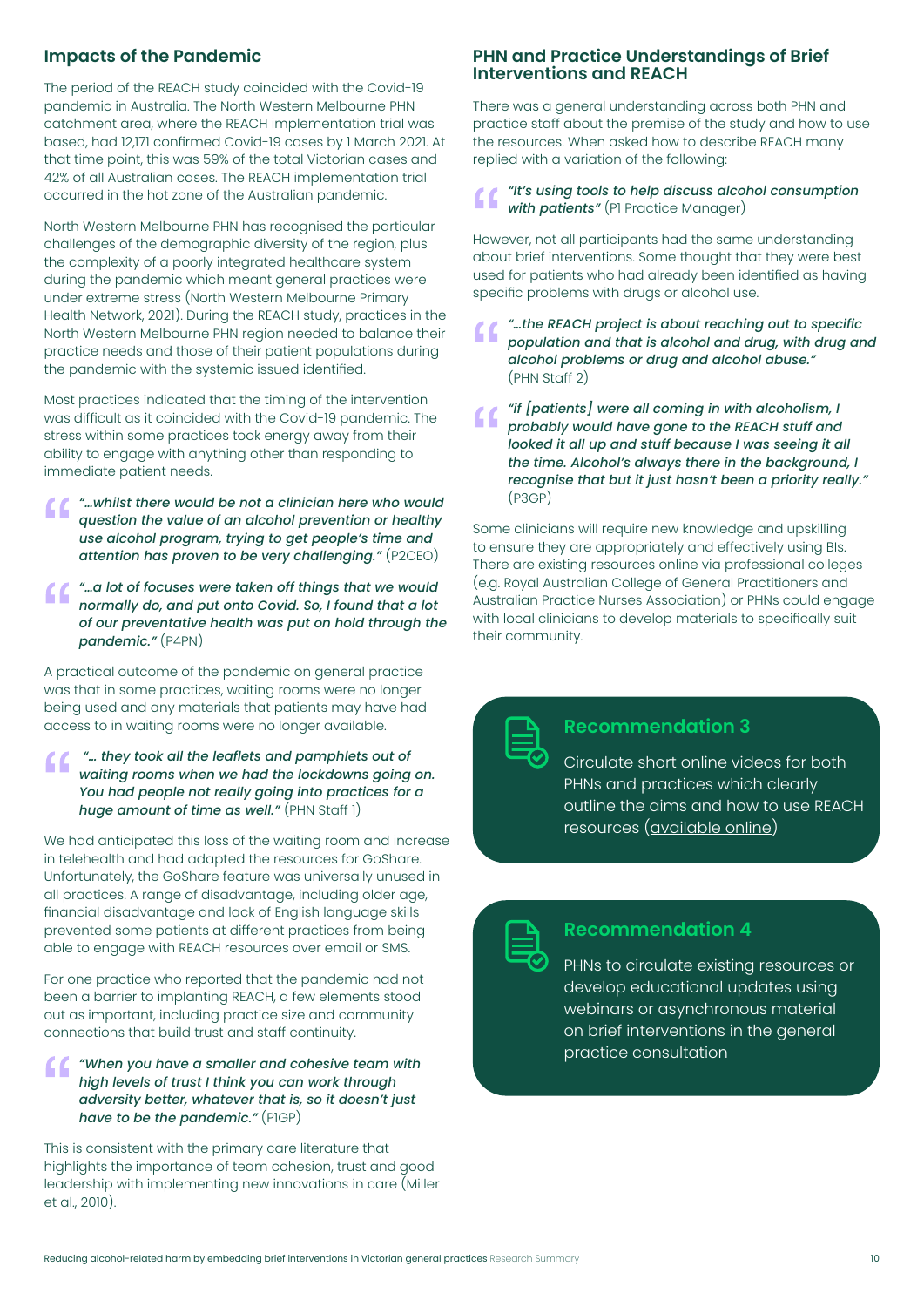# **Implementation**

The Covid-19 pandemic meant that REACH was often not implemented as expected. Still, practice staff and clinicians generally found the REACH resources very helpful and, although not seen as entirely unique, they fit into existing practice routines and their presentation and availability as a package were seen as valuable additions to preventive practices and raised awareness of the topic for patients and staff.

*"Because we had them up in our treatment room, so sometimes when people were coming in for dressings they would look up at the picture of the posters with how alcohol harms your health, and so they would be like, "Oh, I didn't realise it caused this and this." …so it did generate a bit of talking….So I think it did heighten awareness"* (P2 Practice Nurse)

Each practice had its own ways of adapting the intervention to local needs, using the survey and brochures in different ways to meet the needs of the practice staff and perceived needs of patients.

*"Some [changes] are just small steps, like adding a survey when they come here. Some of them are more system-wide, where we add actual information from REACH to our website, making it more available to everyone that visits our website."* (P5 Practice Manager)

The survey was used by some as a waiting room survey, provided by receptionists.

*"So any incoming individual to see our GP or nurses, [our reception team will] ask them to fill out the survey, and once they have done that, then my nursing team would ask them, "Hi, how are you? Have you filled out the survey? Do you want to talk about it?" Majority of the patients are very active at saying, "Yeah, actually I didn't know about that,"* (P5 Practice Manager)

Then, as part of the care planning process, the survey is used by the nurse or care coordinator prior to the patient seeing the GP and if a need is indicated the care coordinator will follow up.

*"Before they see the doctor, they…will see the nurses, they will do their blood pressure, they will do their BMI tracking, and then also trying to update the alcohol and smoking status. And that's where we've targeted it for them to start a conversation about the REACH project. But if the patient decided to talk in detail - because that's only 15, 10 minutes' time, it's not much time - but if the patient thinks that they want a referral…then we pass that on to the care coordinator.*" (P5 Practice Manager)

In another practice, the questionnaire was similar to what the practice nurse already asked through the care plan but she found it helped her to "be a bit more specific…to nut out what they think is just a bit of a social drink is actually more regular than that" (P1 Practice Nurse)

While some practices found they did not need to adapt the resources at all to make them useful, for a few practices with patients with languages other than English, the resources needed to be translated. Although, the infographics were seen to be useful for everyone, especially for patients who did not read in their primary language.

*"I remember the practice managers saying, 'that's a shame. We wanted to use these great resources, but they don't come in the languages of our patient base.' I think that one kind of fizzled out a bit. I'm not sure if they ever withdrew."* (PHN Staff 4)

In a small practice, with just one GP and one PN, it was easier to incorporate the resources into usual practice. The waiting room survey was provided to "everyone that came in" and they took the completed survey in to the GP. If necessary, the GP would give the survey to the PN who would "either discuss it or send an SMS [with the resources]" or print them out for the patient. (P4 Practice Nurse)

One practice manager articulated that their expectations had been met across three key areas.

*"Number one, a material that we can use to give away to a patient. So even if they're not here, they have something to read or to consider. So I think for me, that has been achieved.*

*Number two, trying to utilise the waiting time of my patients….That helps out, absolutely, because we keep them busy while waiting for the doctor. So for me that's been addressed.*

*Number three is measuring our data through motivational talks to patients, to monitoring it and recording it. So for me, it's been satisfied as well because…in terms of graphs, it's been increasing. And if they have plateaued, then why has it plateaued, maybe we need to do more. So in terms of data cleansing, it's been achieved as well."* (P5 Practice Manager)

| <b>Contract Contract Contract Contract Contract Contract Contract Contract Contract Contract Contract Contract Co</b><br><b>Service Service</b><br><b>Service Service</b> |
|---------------------------------------------------------------------------------------------------------------------------------------------------------------------------|
|                                                                                                                                                                           |

# **Recommendation 5**

Continue to use highly visual resources for patients as these assist with low literacy

| $\mathcal{L}(\mathcal{L})$ and $\mathcal{L}(\mathcal{L})$ and $\mathcal{L}(\mathcal{L})$ and $\mathcal{L}(\mathcal{L})$ |                                                                                                                         |  |  |
|-------------------------------------------------------------------------------------------------------------------------|-------------------------------------------------------------------------------------------------------------------------|--|--|
|                                                                                                                         | $\mathcal{L}(\mathcal{L})$ and $\mathcal{L}(\mathcal{L})$ and $\mathcal{L}(\mathcal{L})$ and $\mathcal{L}(\mathcal{L})$ |  |  |
|                                                                                                                         |                                                                                                                         |  |  |
|                                                                                                                         |                                                                                                                         |  |  |

# **Recommendation 6**

Translate materials into many languages, but be aware that some people may not be able to read in their primary language



### **Recommendation 7**

Prepare printed and electronic copies of all materials

# **Recommendation 8**

Provide printed materials including the poster, consultation room signs and pamphlets to practices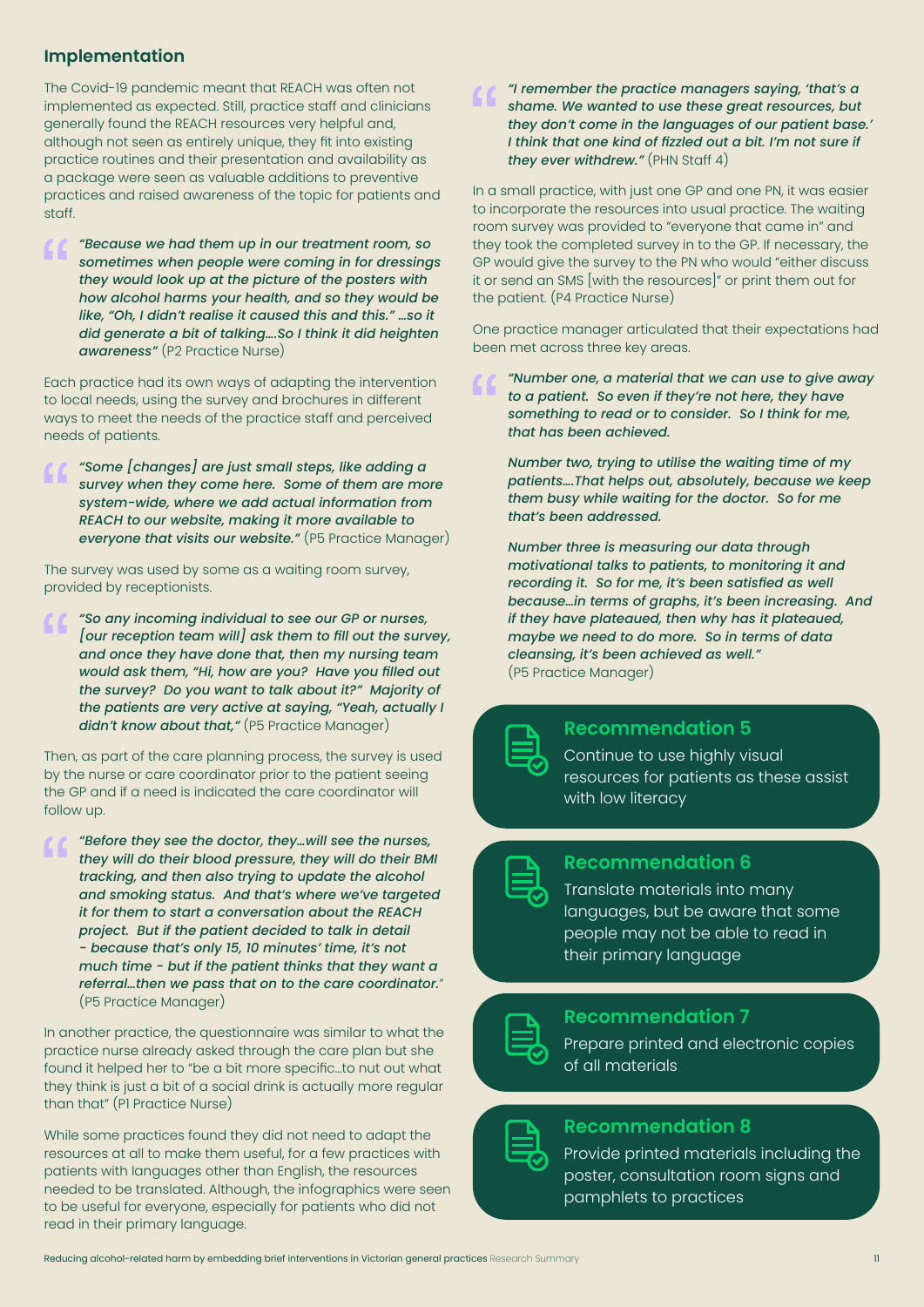

## **Whole-of-Practice Approach**

REACH was set up to be coordinated by the PHN who recruited practices then were to provide resources, data reporting back to practices and ongoing advice as required. Six relationship managers within the PHNs practice engagement team each had one practice to work with on REACH.

The PHN perspective on successful implementation involves a whole-of-practice approach which recognises the effectiveness of engaging all practice staff and taken into account practice context and capacity in order to achieve practice improvement (Upham et al., 2016). Some practices took a whole-of-practice approach with REACH, and others did not.

*"…[O]ne of the things that we know was successful around these projects is having a whole-of-practice engagement around the project, and I think looking at the protocol, we set [a] project team as well as a project champion who then went back to the team. And unfortunately, that's where some of it I think has also fallen down.…[O]ne or two people from the practice team who knew about it and it was their responsibility to pass on some of that information, but if that didn't happen and then that person left or that person moved to another role, then that continuity of the practice team still continuing with the activities and being clear on what they needed to do was lost.*  (PHN Staff 7)

In some practices there was only one person in the practice who was involved in REACH and in practices where that occurred, the demands of the pandemic and other stresses on the practice such as staff turnover, made their participation in REACH untenable.

*"And then because I was struggling to use all the stuff because I was a bit pandemic focused and a bit distracted and then there was no one else but me doing it. I don't know, in the end I think I lost my mojo a bit really."* (P3GP)

### **Leadership, Networks & Communication**

In two practices GPs led practice involvement in REACH and it was not really implemented in either practice. In one practice, the GP was overwhelmed by the Pandemic and did not implement REACH. In the other practice, the GP felt unsupported and, as she stated, "own my own" (P3GP) in implementing REACH.

The lack of communication about REACH across the practice was thought to be related to staff shortages or staff turnover.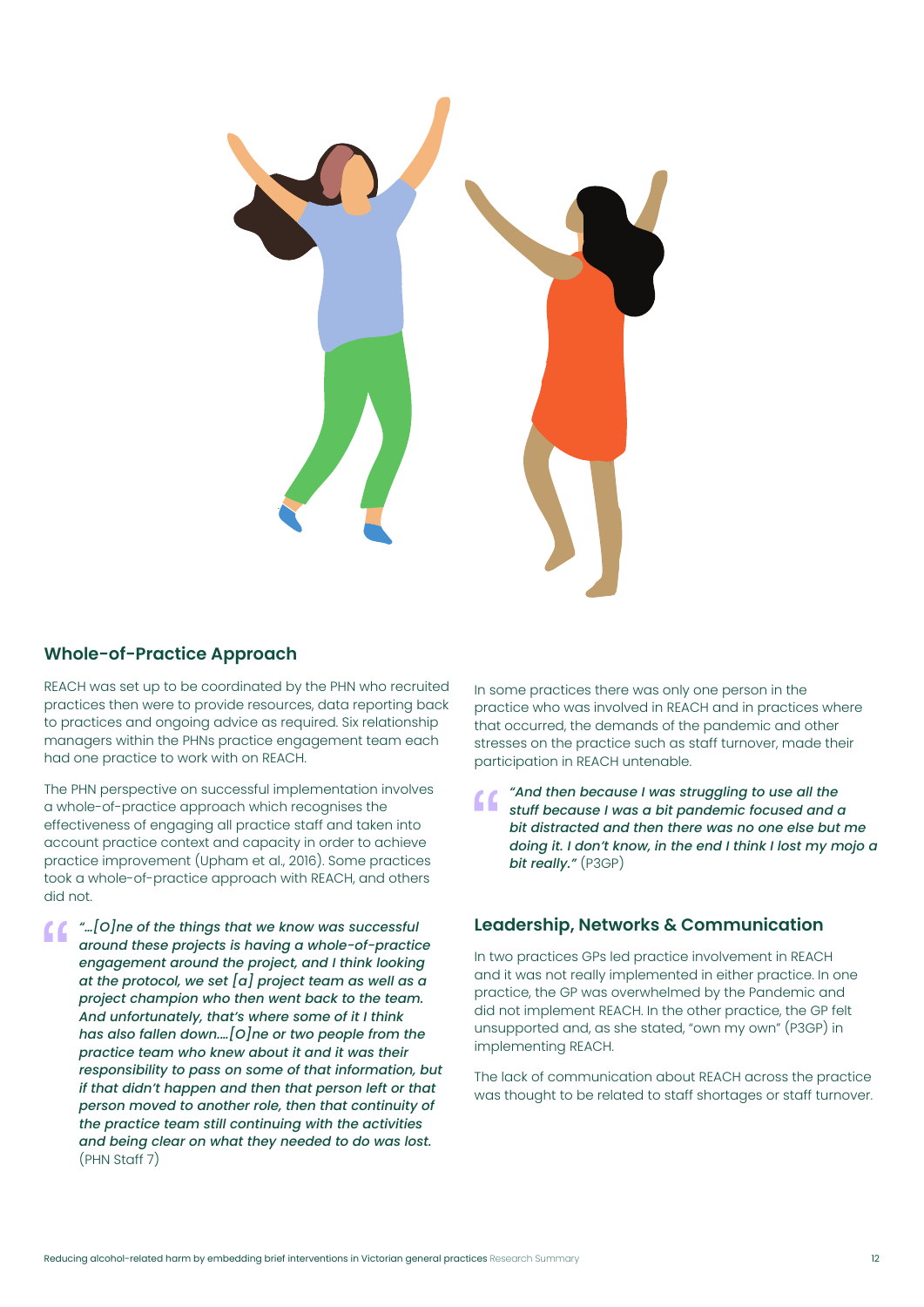

*Q: "[do] you have opportunities to reflect on REACH or discuss how it's going?*

*A: I think we are - I don't know what other practices are like, and I know it's not an excuse, but we're just very short on doctors, so there hasn't been a second to even take time to meet the nurse to talk about it or any of that. (P3 Receptionist)*

Staff turnover was an issue for practices where organisational memory might not enable interventions like REACH to continue when key staff members left.

*"I've only been here a year, so there might have already been something in place, but I think a lot of the clinical stuff around here isn't communicated to management or to admin staff, I think they know what they're doing, and they do it. I think in the past admin has not got involved in things like that." (P3 Receptionist)*

In other practices where there was more than one person at the practice involved in implementing REACH, it was more integrated into the practice. Staff, other than just GPs, including practice nurses and managers, were also involved and this led to the practices being more active in their involvement.

Practices described their approach to within-practice communications and REACH was rarely on the agenda in formal meetings. However, in smaller practices, communication seemed to be easier and less formal as REACH was communicated across practice staff.

*"Because it's just me and him [PN and GP], if we need to discuss something, either I go into his room or he comes into my room, and we just discuss it"* (P4 Practice Nurse)

Some practices had key individuals who were driving the intervention forward across the practice, which was seen as an effective approach to participation. In one practice this was a practice manager who brought the project to a meeting and then followed through with staff informally.

*"we include REACH in any of the meetings. Me, in particular, with my meeting with my nurses - or sometimes all I have to do is I'd go out to my reception and say, "How are we doing with the survey? Make sure everyone is provided the survey, and ask them if they have questions. They can talk to the nurses and all." So we come up with that kind of - you know, a very simple but so far effective way of making sure that we're integrating REACH project information into our daily clinical operation."* (P5 Practice Manager)

The REACH intervention included regular meetings between the practices and their PHN relationship manager and this was an essential engagement tool to communicate data recording with practices.

*"And we went through that and data – showing practices or clinicians data is like – they love it. They love it. They want to know where they can improve. I find clinicians very competitive. So data as a tool to encourage is really great. …They want to know where they sit against others and things like that because I think everyone wants to do their best. So that's been really helpful."* (PHN Staff 6)

Practices which had more regular meetings and feedback with the PHN seemed more motivated to improve alcohol recording, particularly when there were two or more people involved, including one clinician. This further supports the whole-of-practice approach.



### **Recommendation 9**

Identify a "practice champion" and at least one other member of the team who can set up processes to ensure a whole-of-practice approach to implementation



### **Recommendation 10**

Involve administration and reception staff as well as clinicians, to support implementation and keep staff engaged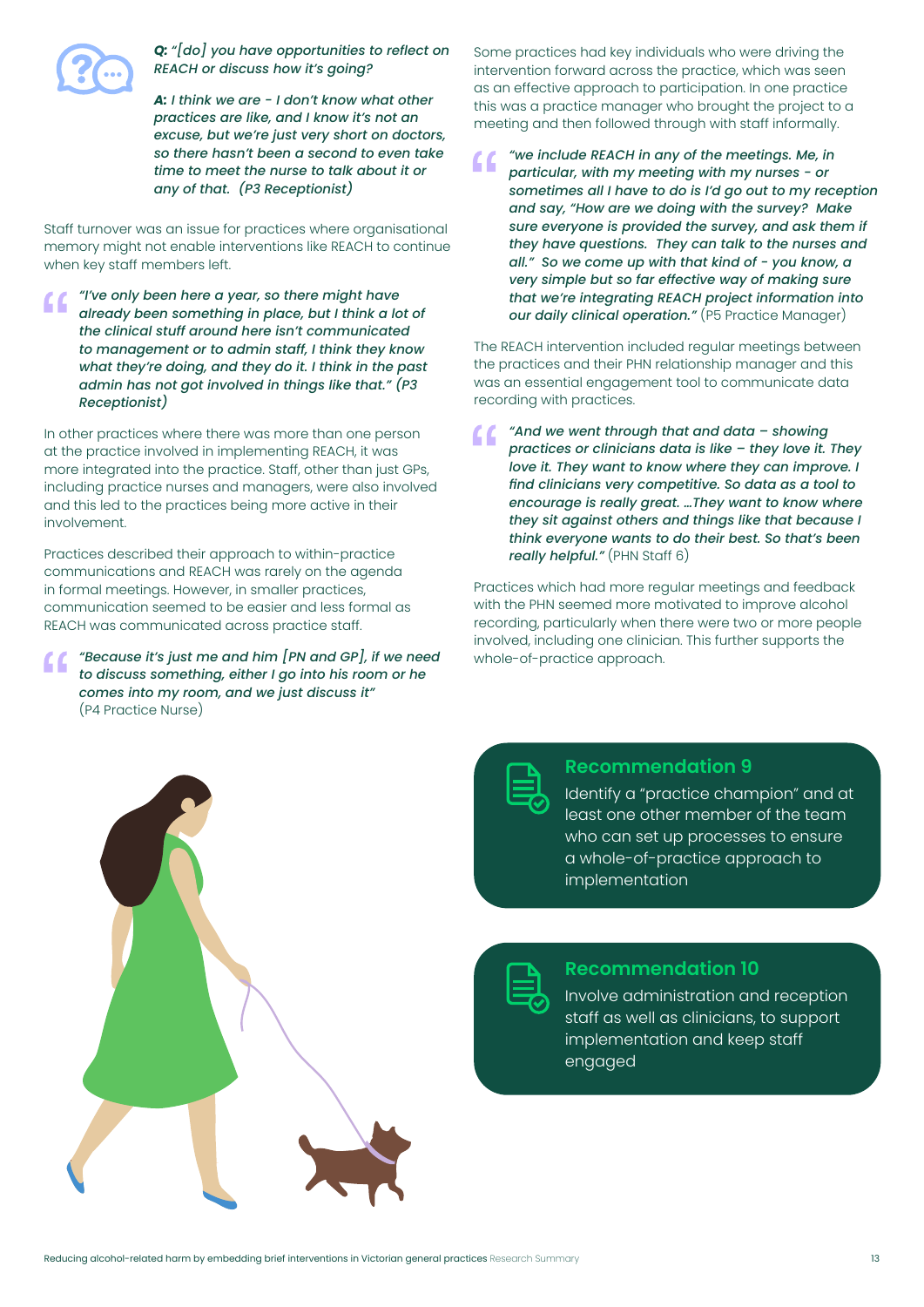# **External Facilitators**

REACH clearly aligned with the Practice Incentive Program Quality Improvement (PIPQI) incentive which commenced in general practice on 1 August 2019 (Department of Health, 2021). To receive the PIPQI payment, practices must provide a "PIP Eligible Data Set" to their PHN as well as complete QI activities. Alcohol recording is one metric that is captured in the PIPQI. PHNs support practices to use software to monitor data recording that is linked to PIPQI incentive payments. The North Western Melbourne PHN has seen particularly poor recording of alcohol histories and this is consistent with national data.

*"We've just started giving these PIP QI reports back to practices less than – We've had two reports, so six months ago was the first report. This shows them 10 measures, and one of them is looking at recording of alcohol, and it's particularly poor across the whole PHN. So that's something that practices need to address."*  (PHN4)

Practice staff were also aware of their data needs for PIPQI and REACH provided a platform for engagement with that system and feedback from the PHN.

*"[The software for data extraction provided by the PHN] helps us a lot because it helps us monitor how we're progressing and our performance in doing data cleansing, in updating our record for indexes for PIPQI, which includes alcohol level and smoking level."* (P5PM)

REACH is aligned with PHN key performance indicators through the national priority areas that are set by the federal Department of health. Currently, one of the seven priority areas is Alcohol and Other Drugs (Department of Health, 2018). One of the PHN staff was clear in the alignment between REACH and their quality improvement framework.

 *"… we were just interested in providing a project like that to the general practices in our region, as the objective of the project was, it aligned well with what we were doing and the, the topics that we focus on like, disease prevention or systems improvements."* (PHN4)

One participant believed that having an academic partner more closely involved with meetings between the PHN and practices would promote practice involvement.

*"….So if Monash were already involved in those meetings more so, they would have maybe promoted those resources more so, I guess, because it's your resources…..it would have been good if we did it as a team, …. I think sometimes in general practice, if it's Monash University doing a project, their ears prick."*  (PHN Staff 5)

While an in-depth, ongoing involvement of a research team is not possible for scale-up, ensuring that future practices are aware of the academic roots of the project may be important.

### **Sustainability and the role of the PHN**

REACH was designed to be implemented via the PHN to enable national scale-up via existing structures. Due to staff turnover, miscommunication and pandemic complications, engagement meetings focussed on the REACH project between the PHNs and practices did not occur as often as was intended. One practice felt well-supported by the PHN during the pandemic.

*"[The] PHN, I have to say…they're the best they've been, probably, the last 18 months, two years. That's probably the best that they've been with interacting and helping and things like that"* (P4 Practice Nurse)

But other practices had less successful experiences regarding support for implementing REACH.

*"Look, [the PHN] might have tried to [help]. They might have tried to. I can't honestly say that they haven't engaged, but I don't remember certainly anyone emailing me or - like you're the only person that I had any knowledge that there was a meeting planned or anything. "* (P2GP)

This highlights the critical role of the PHN and practice meetings for REACH to be successfully implemented.

One example of existing PHN infrastructure is HealthPathways. HealthPathways is an online portal that offers clinicians locally agreed information to make the right decisions, together with patients, at the point of care. HealthPathways Melbourne is a collaboration between Eastern Melbourne PHN and North Western Melbourne PHN. The REACH resources have been added to HealthPathways and made available for all practices in the region which will enable use into the future for clinical practice and education.

*"… GPs use HealthPathways at the point of care…. we actually use HealthPathways in a lot of our care education materials, so any of the webinars or education sessions that we're running. We underpin all of our content with the information that's in HealthPathways. So that's another way to get the message out."* (PHN Staff 7)

While the online resources were useful, many practices still would like to receive ongoing paper-based resources from the PHN.

 *"The only probably downfall for us is we can't print in colour, so when we're doing the paper ones, obviously, it's not as attractive as being in colour…so if we're sending it to the phone, it's in colour, but printing the paper, it's not in colour, so that's the only downfall to using the resources…"* (P4 Practice Nurse)

This suggestion for attractive, paper-based resources needs to be factored into scale-up via the PHNs. Our findings indicate the acceptability of the REACH resources. Evidence on salience shows that resources need to be updated and renewed over time to ensure ongoing interest as novelty is one aspect of the resources that will draw participant attention back to them over time (Dolan et al., 2010).



# **Recommendation 11**

Invest in scale-up now because REACH is aligned with policy requirements like PIP QI and PHN key priority areas



### **Recommendation 12**

Refresh resources each year to ensure continued relevance and salience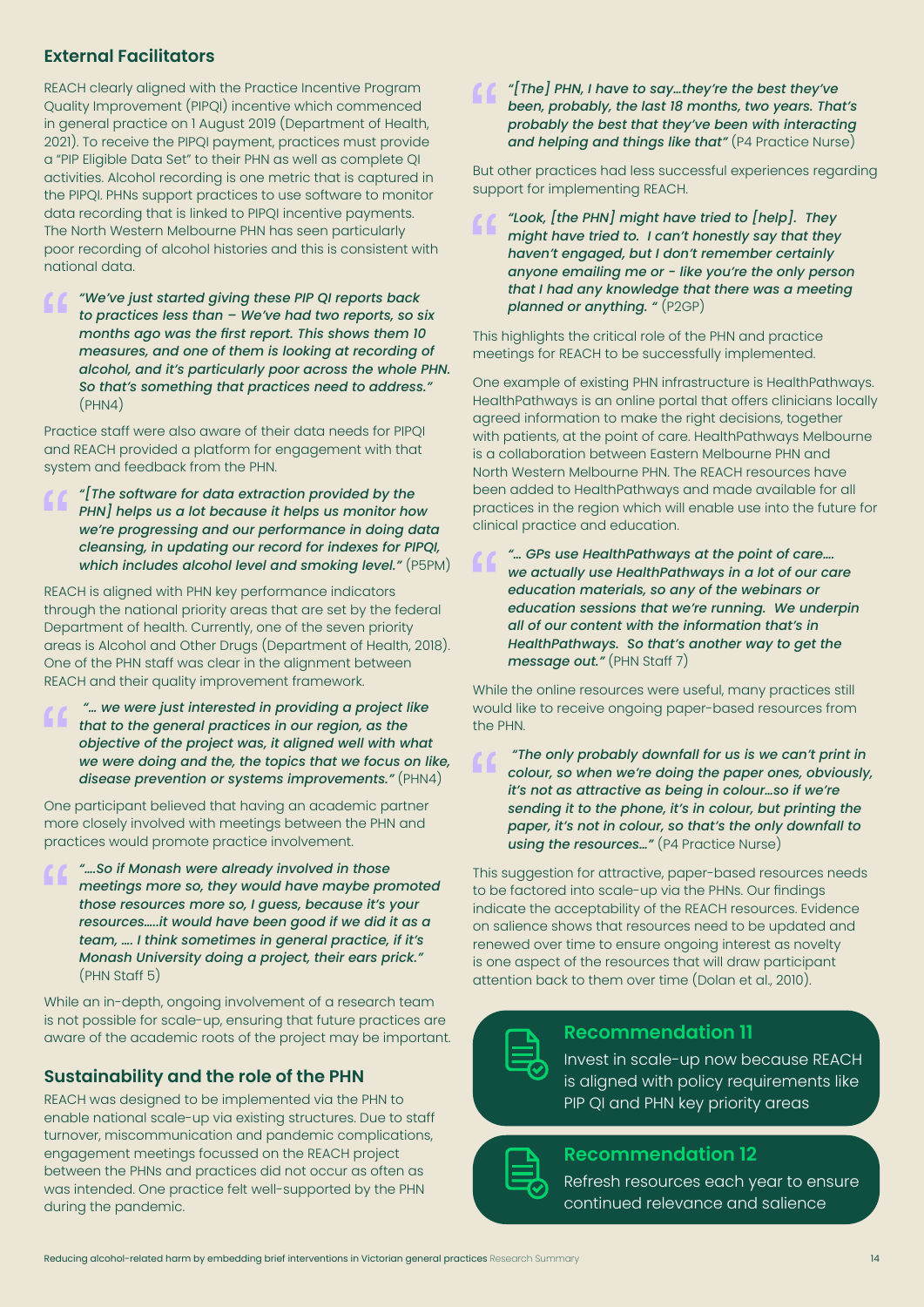# **Engaging with program users through SMS survey methods**

Patients invited to participate

Often surveys about new programs and innovations have very low response rates from the community. Usually, surveys are distributed on paper or via email. We were interested in whether surveys sent by two-way SMS would have superior response rates while also being feasible and acceptable for patients from disadvantaged groups.

Each general practice that participated in REACH were asked to send an SMS to patients in their practice. The SMS contained a link to a general survey about REACH, and also asked participants to volunteer to receive 3-monthly SMSs about their alcohol intake and contact with their GP.

Of the six participating practices, four were able to send the initial SMS survey link to their patients. One practice was not able to due to IT issues, and another chose not to as their patient group was very culturally and linguistically diverse. We instead placed a QR code with the survey link in their waiting room.

Each two-way SMS survey had five separate questions, each was answered by a number between 1 and 5.

The responses to the survey links and SMSs are outlined in Figure 3. There was a large variation in the number of patients that the practices were able to send the SMS to, this was related to:

- Practice consent processes: one practice required specific consent from the patient to be able to send the SMS;
- IT issues: one practice could only send the SMS to all active patients in the system, rather than ones who had recently visited; another had software that didn't allow for past patients to be contacted, only presentations from that specific day.

Overall, the response rate to the initial SMS survey was low and this reflects the large number of patients who were sent the survey from a couple of practices. The practice that used the QR code in the waiting room did not have any responses.

Once patients had agreed to be sent ongoing SMSs, the response rate was good at approximately 50%. This was particularly surprising as these patients did not have any ongoing contact from the REACH team.

**8333**

Hello! This is the REACH in study Commencement of 1<sup>st</sup> SMS survey Completion of 1<sup>st</sup> SMS survey Patients opting in to follow up SMS survey 2-way SMS survey (6 months) 2-way SMS survey (3 months) 2-way SMS survey (9 months) **702 (8.4%) 431 (61.4%) 107 (24.8%) Sent to 67\* 29 (43.3%) 7631 did not respond (91.6%) 271 screened out as ineligible (38.6%) 38 no response (56.7%) Sent to 107 55 (51.4%) 52 did not respond (48.6%) Sent to 102 44 (43.1%) 58 did not respond (56.9%) 324 did not respond (75.2%)**

*\* the 6-month 2-way SMS was only sent to 67 participants; 40 participants only received the 2-way SMS survey at 3 and 9 months.*

team...

Figure 3: SMS survey number 1 completion rates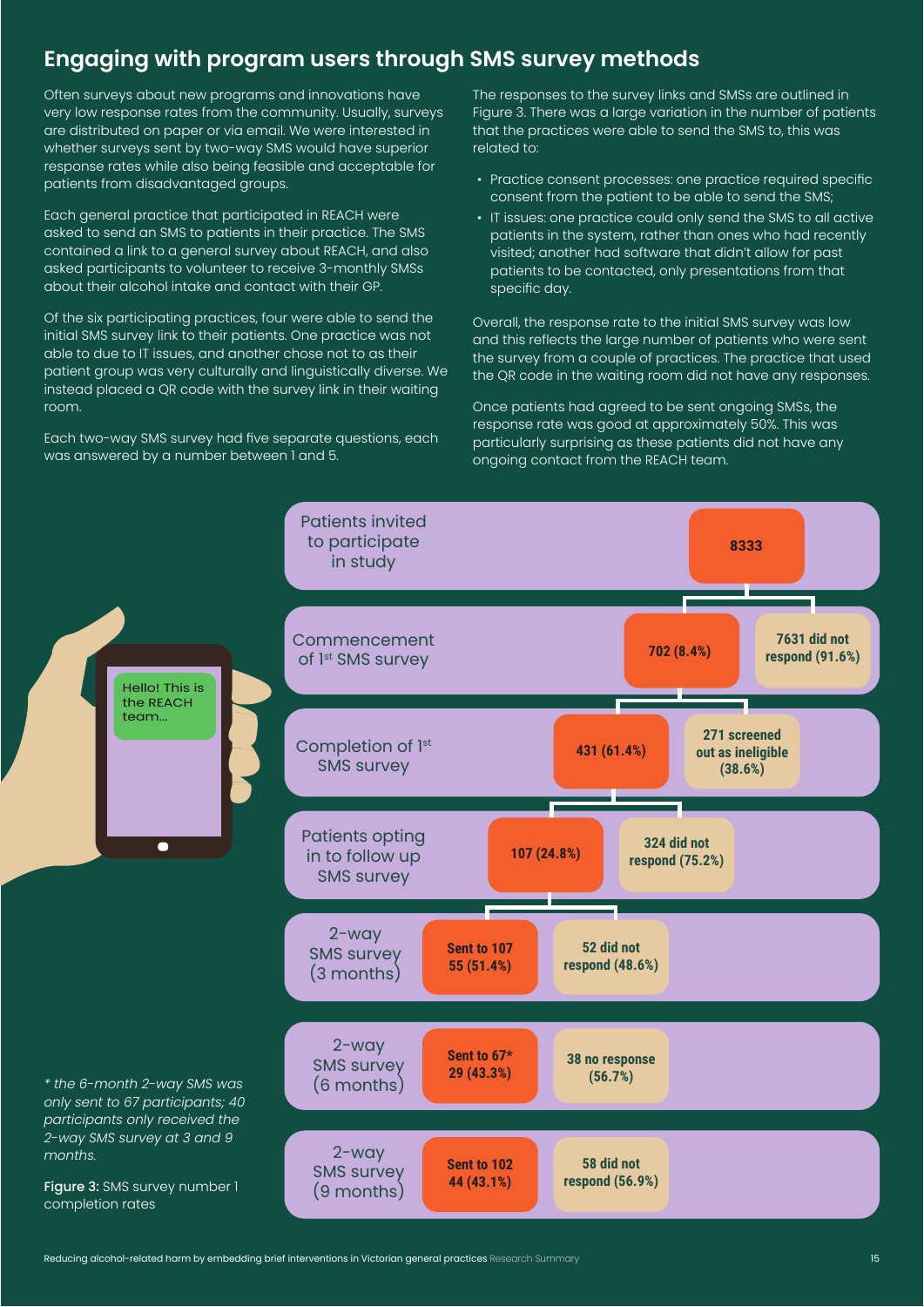

However, the SMS surveys did not reach the most disadvantaged patients and some practices gave us detailed feedback about why SMS surveys were difficult for their patients. Some were related to access to smartphones:

*"But we have to also remember not everyone is techsavvy. I have to say, some of my patients still have the flip-flop phones, not smartphones. So if we send - it definitely can receive a text message, but it's not adaptable to QR codes, to links, those things."* (P5 Practice Manager)

The patient could also have no data on their phone, no access to WIFI or could be hesitant to use their phone credit on returning SMS surveys.

There were also difficulties with language and understanding in culturally and linguistically diverse patient groups:

*'Yeah, I think from the patient's perspective, there were some struggling, because we have 80% non-English speaking people here, so I think they struggled with the text messages."* (P1GP)

This also held true for some patients who were conversant but unable to read in their primary language.

Other patients had co-morbidities, especially mental health disorders, which made them worried or even paranoid about SMSs from unknown numbers. Others have blocked unknown numbers or are worried about whether they are from the police.

Finally, practices mentioned that patients with visual difficulties, manual dexterity problems or intellectual disability may find accessing SMS surveys more difficult. These all reflect the known literature on the digital divide that describes easier mHealth and eHealth access for the more advantaged patients in our communities.

Practices had several suggestions for how to reach more disadvantaged patient groups:

- Using paper-based surveys distributed at a place the patient knows and trusts
- Face to face interviews for patients who are not literate or able to access online surveys
- Incentives to complete the surveys, such as \$10 vouchers

# **Recommendation 13**

Use 2-way SMS survey for program feedback from the general population

# **Recommendation 14**

Engage with disadvantaged populations with interviews of paperbased surveys in a trusted setting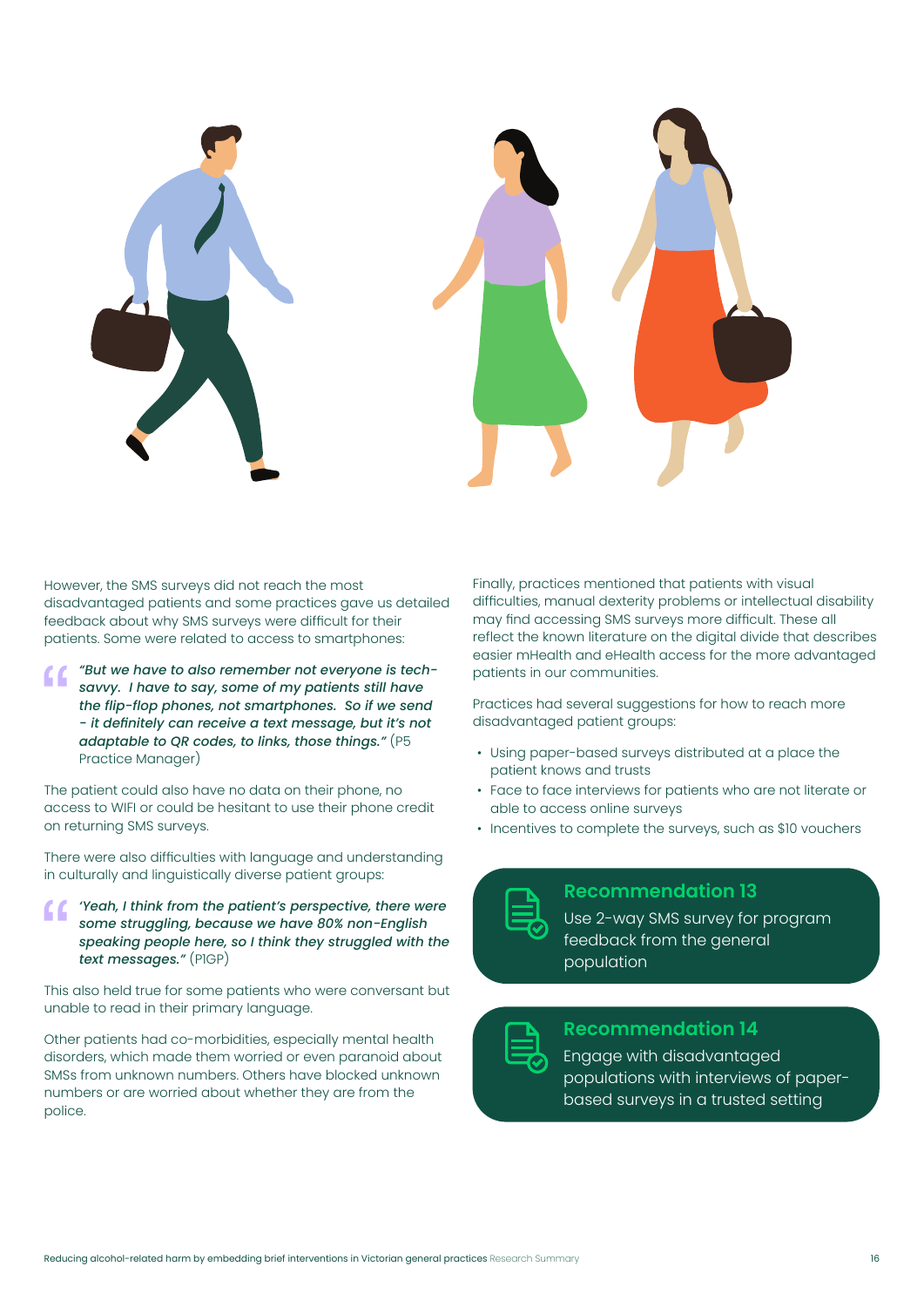# **Implications**

## **Primary Health Networks**

Evidence from the REACH trial suggest a **prominent role for PHNs** in relation to data collection:

- **Recommendation 1:** Prepare practice level data prior to practice engagement to highlight individual practice need
- **Recommendation 2:** Optimise practice software to identify low income and disadvantaged populations in practice data

**The REACH Alcohol Brief Intervention resource packs** were well received:

- **Recommendation 5:** Continue to use highly visual resources for patients as these assist with low **literacy**
- **Recommendation 6:** Translate materials into many languages, but be aware that some people may not be able to read in their primary language
- **Recommendation 7:** Prepare printed copies of all materials in addition to technological solutions
- **Recommendation 8:** Provide printed materials including the poster, consultation room signs and pamphlets to practices

**Sustainability** is likely through investment in scale-up and ongoing salience of the resources would be improved through regular refreshing of resources

• **Recommendation 12:** Refresh and renew resources each year to ensure their continued relevance and to keep attention on their use

# **PHNs and General Practices**

We found that PHNs and practices could benefit from **educational videos and updates**:

- **Recommendation 3:** Circulate short videos for both PHN and practices which clearly outline the aims and objectives of the REACH resources and how they can be used (available online)
- **Recommendation 4:** PHNs to circulate existing resources or develop educational updates using webinars or asynchronous material on brief interventions in the general practice consultation

We found evidence on the importance of **project management expertise** to enhance the use of Alcohol Brief Interventions in general practice:

- **Recommendation 9:** Identify a "practice champion" as well as at least one other member of the team who can set up processes to ensure a whole-ofpractice approach to implementation
- **Recommendation 10:** Involve administration and reception staff as well as clinicians, to support implementation and keep staff engaged.

# **Commonwealth Department of Health**

• **Recommendation 11:** Invest in scale-up now because REACH is aligned with policy requirements like PIP QI and PHN key priority areas

# **Organisations involved in evaluation**

Findings from using **SMS with patients experiencing disadvantage** include an awareness of its limitations:

- **Recommendation 13:** Use 2-way SMS survey for program feedback for the general population
- **Recommendation 14:** Engage with disadvantaged populations with interviews or paper-based surveys in a trusted setting

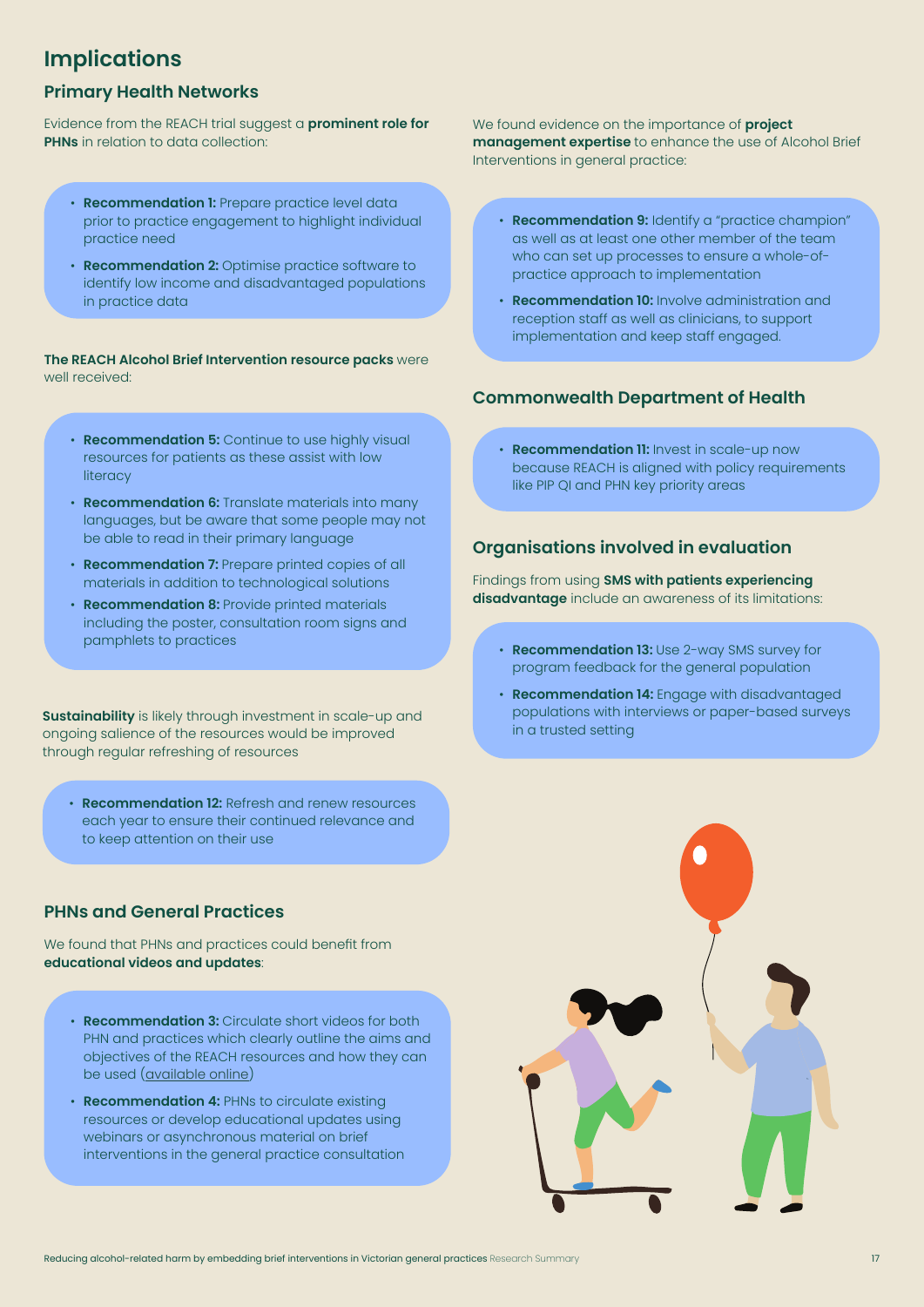# **Health Equity**

The practices that were involved in the REACH implementation trial each served a high percentage of disadvantaged patients, including: people living with financial insecurity, poor general literacy and/or health literacy, as well as people with a refugee background. Throughout the implementation trial we focused on exploring barriers that may have been augmented for those patients in disadvantaged groups. We can consider these issues at different layers of the system.

#### **Patient groups**

We identified issues with general literacy and health literacy and attempted to overcome this with translated resources and highly visual materials:

*"So, the brochure that's got the standard drinks has*  " *been helpful because it's very pictorial. A lot of our clients don't speak English, so it's not like we would hand out the questionnaire to our clients, but it's more that we can show them in a consultation what is a standard beer, or what is a wine, or spirits, so that they are more informed about what is a standard drink."* (P1 Practice Nurse)

The digital divide was evident for the SMS components of both the intervention and research surveys, our attempt to overcome this with QR codes was unsuccessful.

*"But we have to also remember not everyone is techsavvy. I have to say, some of my patients still have the flip-flop phones, not smartphones. So if we send - it definitely can receive a text message, but it's not adaptable to QR codes, to links, those things. "* (P5PM)

Cultural differences have not often been considered in available resources on alcohol use. One practice was very aware of the different types of alcohol consumed by some patient groups which may have made some previous resources inappropriate for discussions.

*"A lot of our clients actually make their own alcohol, so it's really potent. So, they make it from rice, and so, one mouthful blows your head off. Yeah, you really need to narrow down exactly what it is that they're drinking because it probably doesn't fit into the standard drink stuff. So, it's probably a lot stronger if they're making their own."* (P1 Practice Nurse)

The following recommendations relate to the visual resources which were co-designed with our partner enliven to make them accessible for patients despite differing abilities and literacy levels.

- **Recommendation 5:** Use highly visual resources for patients as these assist with low literacy
- **Recommendation 6:** Translate materials into many languages, but be aware that some people may not be able to read in their primary language
- **Recommendation 8:** Provide printed materials including the poster, consultation room signs and pamphlets to practices

Our findings prompt a recognition of the ongoing digital divide that continues to disadvantage our most vulnerable populations.

- **Recommendation 7:** Prepare printed and electronic copies of all materials
- **Recommendation 13:** Use 2-way SMS survey for feedback from the general population
- **Recommendation 14:** Engage with disadvantaged populations with interviews or paper-based surveys in a trusted setting

#### **Healthcare system**

General practice does not routinely collect information related to disadvantage, apart from healthcare card status. This lack of data relating to disadvantage makes it difficult to track inequitable health outcomes. This has also been recognised in the international literature with some groups looking to screen for disadvantage in primary care (Pinto et al., 2019).

**Recommendation 2: Optimise practice software to** identify low income and disadvantaged populations in practice data

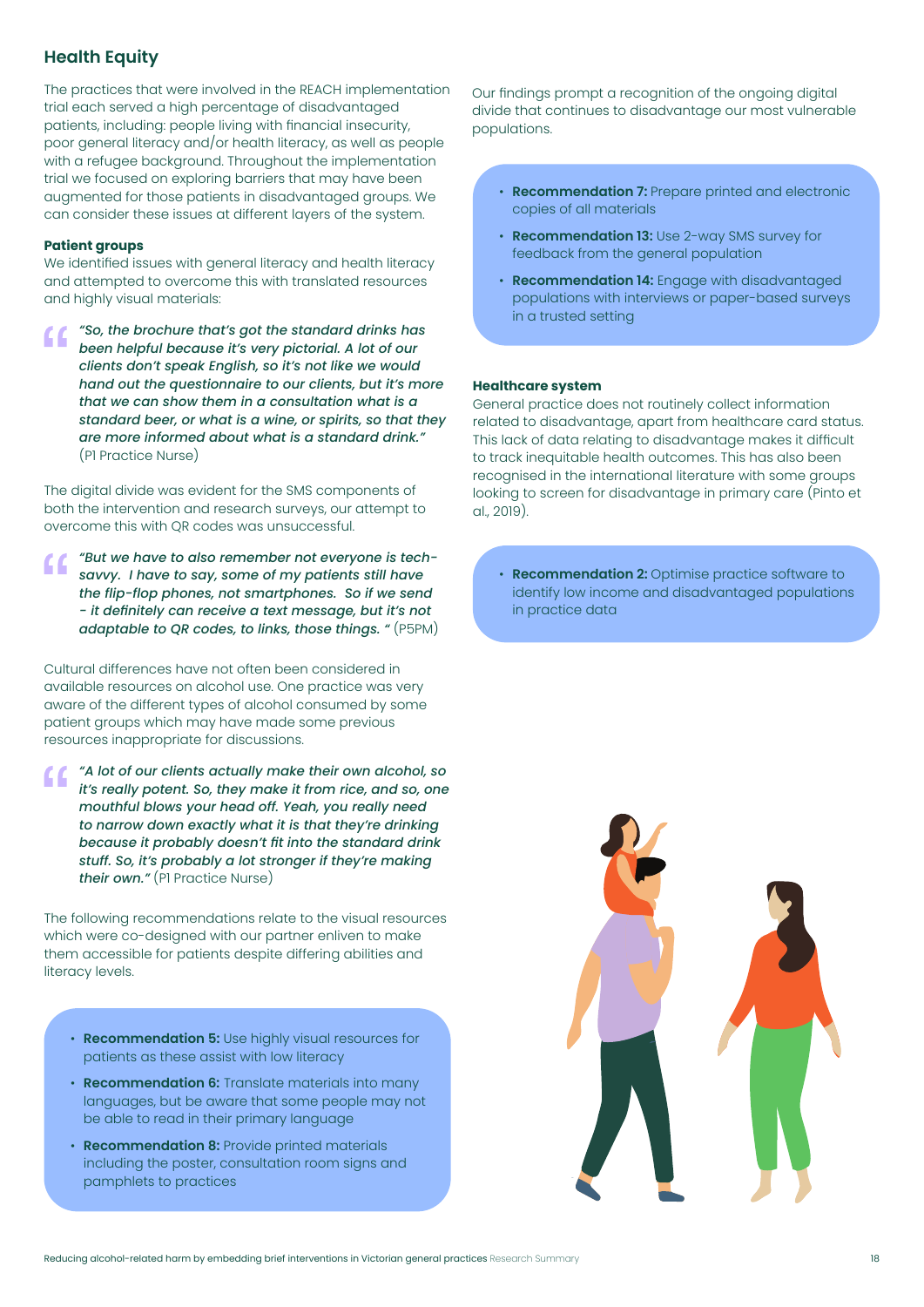# **References and bibliography**

- Canadian Centre on Substance Use and Addiction. (2019) Knowing your limits with alcohol. Available at: https:// www.ccsa.ca/sites/default/files/2019-08/CCSA-Knowing-Your-Limits-with-AlcoholGuide-2019-en\_0.pdf (Accessed: 12/2021).
- Boffa, J., Tilton, E. and Ah Chee, D. (2018) 'Preventing alcoholrelated harm in Aboriginal and Torres Strait Islander communities: The experience of an Aboriginal Community Controlled Health Service in Central Australia', Aust J Gen Pract, 47(12), pp. 851-854.
- DOI: 10.31128/AJGP-08-18-4661
- Department of Health (2018) PHN Program Performance and Quality Framework, Canberra: Commonwealth of Australia. Available at: https://www.health.gov.au/ sites/default/files/documents/2021/04/primary-healthnetworks-phn-performance-and-quality-frameworkphn-performance-and-quality-framework.pdf (Accessed 12/2021)
- Department of Health (2021) PIP QI Incentive guidance. Canberra Australian Government Department of Health. Available at: https://www1.health.gov.au/internet/main/ publishing.nsf/Content/PIP-QI\_Incentive\_guidance (Accessed: 22 November 2021).
- Dolan, P., Hallsworth, M., Halpern, D., King, D. and Vlaev, I. (2010) MINDSPACE
- Influencing behaviour through public policy, U.K.: Institute for Government. Available at: https://www.bi.team/wpcontent/uploads/2015/07/MINDSPACE.pdf.
- Gao, C., O'Geil, R. and Lloyd, B. (2014) Alcohol's burden of disease in Australia, Canberra: FARE and VicHealth in collaboration with Turning Point. Available at: https:// www.vichealth.vic.gov.au/~/media/ResourceCentre/ PublicationsandResources/alcohol%20misuse/Alcoholsburden-of-disease-in-Australia.ashx.
- Heather, N., Girvan, M., Kaner, E. and Cassidy, P. (2008) A final report on research funded by the Tyne and Wear Health Action Zone. Newcastle upon Tyne: Northumbria University.
- Kaner, E. F., Beyer, F. R., Muirhead, C., Campbell, F., Pienaar, E. D., Bertholet, N., Daeppen, J. B., Saunders, J. B. and Burnand, B. (2018) 'Effectiveness of brief alcohol interventions in primary care populations', Cochrane Database Syst Rev, 2(2), pp. Cd004148. DOI: 10.1002/14651858
- Kincaid, J. P., Fishburne, R. P., Rogers, R. L. and Chissom, B. S. (1975) Derivation of new readability formulas (automated readability index, fog count, and flesch reading ease formula) for Navy enlisted personnel. Research Branch Report 8–75. Institute for Simulation and Training.
- Miller, W. L., Crabtree, B. F., Nuttina, P. A., Stange, K. C. and Jaén, C. R. (2010) 'Primary care practice development: a relationship-centered approach', Ann Fam Med, 8 Suppl 1(Suppl 1), pp. S68-79; s92. DOI: 10.1370/afm.1089.
- O'Donnell, A., Anderson, P., Newbury-Birch, D., Schulte, B., Schmidt, C., Reimer, J. and Kaner, E. (2014) 'The impact of brief alcohol interventions in primary healthcare: a systematic review of reviews', Alcohol Alcohol, 49(1), pp. 66- 78. DOI: 10.1093/alcalc/agt170
- PHN North Western Melbourne (2021) Covid-19 Response to recovery, Parkville, Victoria: NWMPHN. Available at: https://nwmphn.org.au/wp-content/uploads/2021/07/ RA997a\_NWMPHN\_WhitePaper\_CoVid19\_Response\_v17-1. pdf (Accessed: 11/2021)
- Pinto, A. D., Bondy, M., Rucchetto, A., Ihnat, J. and Kaufman, A. (2019) 'Screening for poverty and intervening in a primary care setting: an acceptability and feasibility study', Family practice, 36(5), pp. 634-638. DOI: 10.1093/fampra/cmy129.
- Roche, A., Kostadinov, V., Fischer, J., Nicholas, R., O'Rourke, K., Pidd, K. and Trifonoff, A. (2015) 'Addressing inequities in alcohol consumption and related harms', Health Promot Int, 30 Suppl 2, pp. ii20-35. DOI:10.1093/heapro/dav030
- Saunders, J. B., Aasland, O. G., Amundsen, A. and Grant, M. (1993) 'Alcohol consumption and related problems among primary health care patients: WHO Collaborative Project on Early Detection of Persons with Harmful Alcohol Consumption I', Addiction, (88), pp. 349-362. DOI: 10.1111/ j.1360-0443.1993.tb00822.x.
- Saunders, J. B. e. a. (1993) Drink less program resources. Available at: https://jbsaunders.net/resources/drink-lessprogram/ (Accessed: December 2021).
- Sturgiss, E., Gunatillaka, N., Ball, L., Lam, T., Nielsen, S., O'Donnell, R., Barton, C., Skouteris, H., Tam, C. W. M., Jacka, D., Mazza, D. and Russell, G. (2021a) 'Embedding brief interventions for alcohol in general practice: a study protocol for the REACH Project feasibility trial', BJGP Open, 5(4). DOI: 10.3399/BJGPO.2021.0037.
- Sturgiss, E., Lam, T., Russell, G., Ball, L., Gunatillaka, N., Barton, C., Tam, C. W. M., O'Donnell, R., Chacko, E., Skouteris, H., Mazza, D. and Nielsen, S. (2021b) 'Patient and clinician perspectives of factors that influence the delivery of alcohol brief interventions in Australian primary care: a qualitative descriptive study', Family Practice. DOI: 10.1093/fampra/ cmab091
- Upham, S. J., Janamian, T., Crossland, L. and Jackson, C. L. (2016) 'A Delphi study assessing the utility of quality improvement tools and resources in Australian primary care', Med J Aust 204(7). DOI: 10.5694/mja16.00115
- ACOSS and UNSW Sydney (2018) Poverty in Australia 2018, Sydney. Available at: https://www.acoss.org.au/wpcontent/uploads/2018/10/ACOSS\_Poverty-in-Australia-Report\_Web-Final.pdf (Accessed: 11/2021)